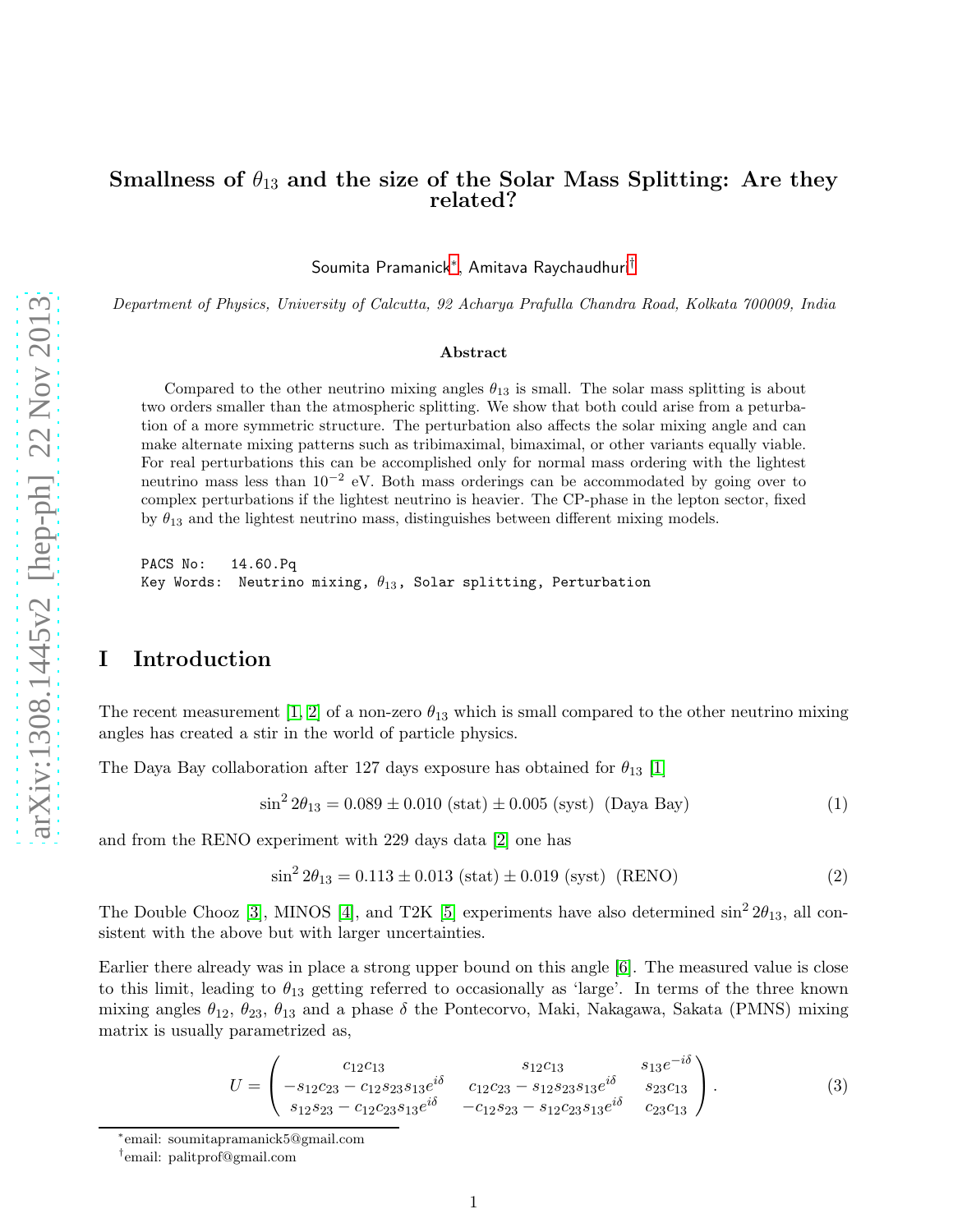As it is now realized that in the lepton sector, as for the quarks, all three mixing angles are non-zero the door has been opened for CP-violation<sup>[1](#page-1-0)</sup>. Many alternative strategies are being considered to explore leptonic CP-violation as well as mixing and the future prospects are rich.

The other face of the neutrino sector is the mass spectrum. Indeed, from the several oscillation studies at accelerators and reactors complementing the solar and atmospheric neutrino measurements the mass splittings are now very well established though the absolute mass remains an unknown. From global fits the currently favoured values of the neutrino mixing parameters are [\[7,](#page-14-6) [8\]](#page-14-7):

<span id="page-1-4"></span>
$$
\Delta m_{21}^2 = (7.50^{+0.18}_{-0.19}) \times 10^{-5} \text{ eV}^2, \ \theta_{12} = (33.36^{+0.81}_{-0.78})^{\circ}, \n|\Delta m_{31}^2| = (2.473^{+0.070}_{-0.067}) \times 10^{-3} \text{ eV}^2, \ \theta_{23} = (40.0^{+2.1}_{-1.5} \oplus 50.4 \pm 0.13)^{\circ} \n\theta_{13} = (8.66^{+0.44}_{-0.46})^{\circ}, \ \delta = (300^{+66}_{-138})^{\circ} .
$$
\n(4)

Note that the atmospheric mixing angle,  $\theta_{23}$ , is no longer consistent with maximal mixing  $(\theta_{23} = \pi/4)$ at  $1\sigma$ . There are best fit values in both the first and second octants; determining the  $\theta_{23}$  octant is one of the priorities of future experiments. In this work to simplify the discussion and minimize parameters we will nonetheless take  $\theta_{23} = \pi/4$ . We comment on the effect of the small departure from maximality on the results. In the global fit  $\theta_{12}$  is also large but not maximal while  $\theta_{13}$  is the smallest of the three.

For the solar sector the splitting,  $\Delta m_{21}^2$ , is known in magnitude and sign while for the atmospheric neutrinos only the magnitude,  $|\Delta m_{31}^2|$  $|\Delta m_{31}^2|$  $|\Delta m_{31}^2|$ , has been determined, the sign remaining unknown<sup>2</sup>. Thus two options are left open, the *normal* and the *inverted* ordering of the mass spectrum depending upon whether this undetermined sign is positive or negative. One noteworthy feature here is that the solar splitting is about two orders of magnitude smaller than the atmospheric splitting:  $R_{\text{mass}} =$  $|\Delta m_{21}^2/\Delta m_{31}^2| = (3.03 \pm 0.16) \times 10^{-2}$ .

The non-zero value of  $\theta_{13}$  close to its upper bound ('large') and yet small compared to the other mixing angles has attracted a great deal of attention from diverse angles. We list a sampling of this body of literature. For example, the role of  $\mu - \tau$  symmetry [\[9\]](#page-15-0), see-saw models [\[10\]](#page-15-1), charged lepton contributions [\[11\]](#page-15-2), and renormalization group effects [\[12\]](#page-15-3) are among the avenues explored. A perturbative approach has been espoused in [\[13\]](#page-15-4). Other attempts have been based on diverse discrete symmetries [\[14,](#page-15-5) [15\]](#page-15-6).

In this work we seek to address the following question: Is it possible that at some level the small quantities, the ratio  $R_{\text{mass}}$  and  $\theta_{13}$  $\theta_{13}$  $\theta_{13}$ , are vanishing<sup>3</sup> and that a single perturbation induces the observed non-zero values for both? The answer is in the affirmative. To our knowledge, this result was pointed out for the first time through a specific example in [\[17\]](#page-15-7). Here, we make an exhaustive analysis and show that the existence (or not) of a viable solution depends on two factors: the ordering of the neutrino masses and the mass of the lightest neutrino,  $m_0$ . For normal ordering, for a large choice of parameters the requirements can be met<sup>[4](#page-1-3)</sup>. The perturbation can be real or complex. In the latter case, CP-violation is present. The inverted ordering is less favoured if the perturbation is real. In

<span id="page-1-0"></span> ${}^{1}$ CP-violation in the heavy neutrino sector could be the origin of matter-antimatter asymmetry through leptogenesis. <sup>2</sup>In [\[7\]](#page-14-6) for inverted ordering a best-fit value of  $\Delta m_{32}^2$  has been given. It is consistent to within 1 $\sigma$  with the best-fit value of  $|\Delta m_{31}^2|$  we have cited from their normal ordering fits.

<span id="page-1-2"></span><span id="page-1-1"></span><sup>&</sup>lt;sup>3</sup>This may arise from a symmetry such as  $O(2)$  [\[16\]](#page-15-8).

<span id="page-1-3"></span><sup>&</sup>lt;sup>4</sup>An earlier work relating  $\theta_{13}$  to the solar oscillation parameters which favoured normal mass ordering can be found in [\[18\]](#page-15-9).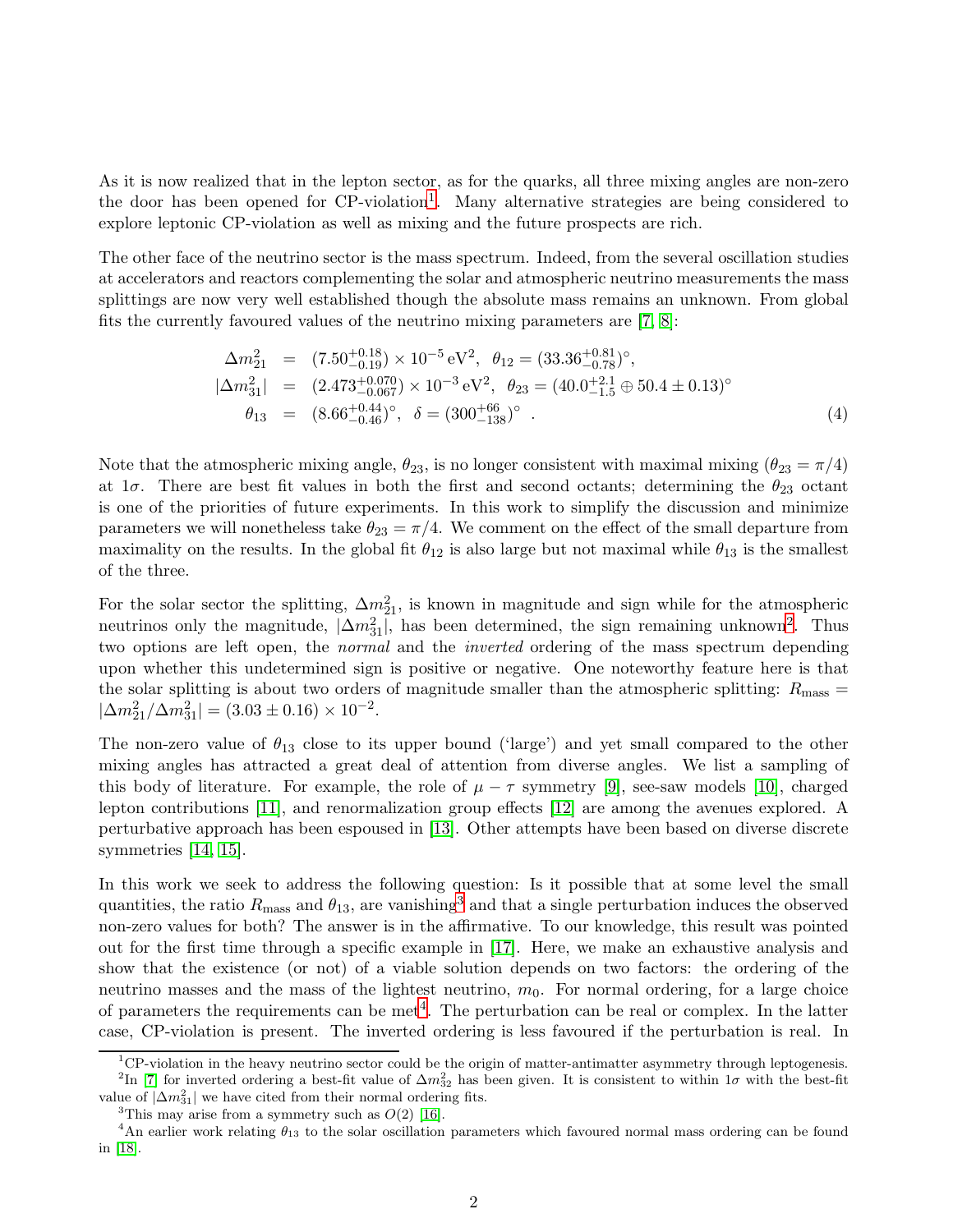this case one would have to admit significant differences in the sizes of the matrix elements of the perturbation to get satisfactory solutions.

Our paper is structured as follows. In the next section we set up the framework for our discussion and list some of the commonly considered neutrino mixing schemes, e.g., tribimaximal mixing. In the following section we elaborate on the degenerate perturbative mechanism which we will adopt. Next we discuss to what extent the global fits of the mixing parameters constrain the choice of the perturbation. Our main results are presented in the following section where we show the allowed ranges of the perturbation matrix for the two mass orderings and the predictions for CP-violation. We then briefly indicate how the perturbation can arise from a mass model. We end with the conclusions and discussions.

# II Neutrino mass and mixing scenarios

We restrict ourselves to the case of three flavours of neutrinos. We also work in a basis where the charged lepton mass matrix is diagonal. In this basis the entire lepton mixing resides in the neutrino mass matrix.

Our starting point will be the unperturbed Majorana neutrino mass matrix,  $M<sup>0</sup>$ , which is always symmetric. We choose a form such that the solar splitting is absent; i.e., in the mass basis one has

<span id="page-2-1"></span>
$$
M_{mass}^0 = diag(m_1^{(0)}, m_1^{(0)}, m_3^{(0)}).
$$
\n<sup>(5)</sup>

For a specific mass ordering, the lightest neutrino mass,  $m_0$ , determines  $m_1^{(0)}$  $_1^{(0)}$  and  $m_3^{(0)}$  $_3^{\circ\circ}$ . It is useful to define<sup>[5](#page-2-0)</sup>  $m^{\pm} = (m_3^{(0)} \pm m_1^{(0)}$  $1^{(0)}$ ).  $m^-$  is positive (negative) for normal (inverted) mass ordering.

In the flavour basis the mass matrix becomes:

$$
M_{flavour}^0 = U^0 \begin{pmatrix} m_1^{(0)} & & \\ & m_1^{(0)} & \\ & & m_3^{(0)} \end{pmatrix} U^{0T} , \qquad (6)
$$

where  $U^0$  is the lowest order leptonic mixing matrix. The columns of  $U^0$  are the unperturbed flavour eigenstates. Neutrino mass models lead to predictions for  $U^0$  of which three often-discussed variants are the tribimaximal (TBM), bimaximal (BM), and the 'golden ratio' (GR) forms. Each of these imply  $\theta_{13} = 0$  and  $\theta_{23} = \pi/4$ . They differ only in  $\theta_{12}$ . We will consider them in turn along with a further option where there is no solar mixing to start with.

Our goal is to check whether in each case a perturbation mass matrix,  $M'$  (also symmetric), can be identified which will add corrections to  $M^0$  and  $U^0$  leading to mass splittings and mixing angles in agreement with observations, in particular that the correct  $\Delta m_{21}^2$  and  $\theta_{13}$  are realized.

<span id="page-2-0"></span><sup>&</sup>lt;sup>5</sup>We take  $m_i^{(0)}$   $(i = 1, 3)$  to be real and positive. This can be accomplished by a suitable choice of the Majorana phases.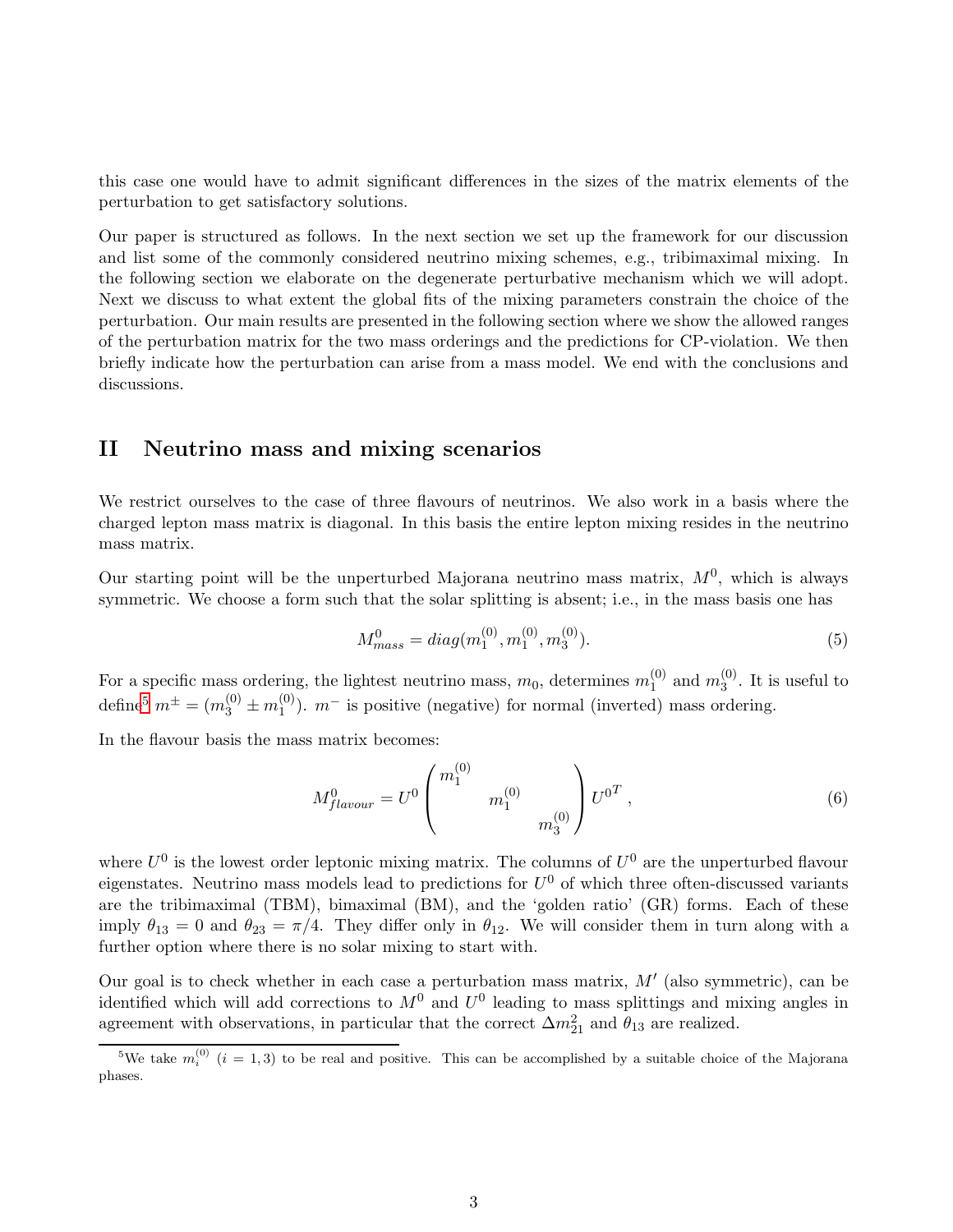#### II.1 General parametrization

In general as long as  $\theta_{13} = 0$  and the atmospheric mixing is maximal  $(\theta_{23} = \pi/4)$  the leptonic mixing matrix can be parametrized as<sup>[6](#page-3-0)</sup>:

<span id="page-3-1"></span>
$$
U^{0} = \begin{pmatrix} b & a & 0\\ -a/\sqrt{2} & b/\sqrt{2} & \sqrt{\frac{1}{2}}\\ a/\sqrt{2} & -b/\sqrt{2} & \sqrt{\frac{1}{2}} \end{pmatrix},
$$
 (7)

with

<span id="page-3-2"></span>
$$
a^2 + b^2 = 1.\t\t(8)
$$

For the above  $U^0$  the solar mixing angle is given by  $\tan \theta_{12}^0 = a/b$ . The experimentally determined range of  $\theta_{12}$  in Eq. [\(4\)](#page-1-4) corresponds to  $0.539 \le a \le 0.561$  at  $1\sigma$ .

# II.2 Tribimaximal mixing

The preferred values of the mixing angles are reasonably close to a mixing matrix of tribimaximal form [\[20\]](#page-15-10),

$$
U^{0} = \begin{pmatrix} \sqrt{\frac{2}{3}} & \sqrt{\frac{1}{3}} & 0\\ -\sqrt{\frac{1}{6}} & \sqrt{\frac{1}{3}} & \sqrt{\frac{1}{2}}\\ \sqrt{\frac{1}{6}} & -\sqrt{\frac{1}{3}} & \sqrt{\frac{1}{2}} \end{pmatrix},\tag{9}
$$

which predicts the third mixing angle  $\theta_{13}$  to be exactly vanishing.

# II.3 Bimaximal mixing

For bimaximal mixing the matrix is [\[21\]](#page-16-0),

$$
U^{0} = \begin{pmatrix} \sqrt{\frac{1}{2}} & \sqrt{\frac{1}{2}} & 0\\ -\frac{1}{2} & \frac{1}{2} & \sqrt{\frac{1}{2}}\\ \frac{1}{2} & -\frac{1}{2} & \sqrt{\frac{1}{2}} \end{pmatrix},
$$
\n(10)

which also has a vanishing  $\theta_{13}$ .

## II.4 Golden ratio mixing

A third form of the mixing matrix also appearing in the literature involves the golden ratio  $\phi =$  $(1+\sqrt{5})/2$  [\[22\]](#page-16-1),

$$
U^{0} = \begin{pmatrix} \sqrt{\frac{\phi}{\sqrt{5}}} & \sqrt{\frac{1}{\sqrt{5}\phi}} & 0\\ -\frac{1}{\sqrt{2}}\sqrt{\frac{1}{\sqrt{5}\phi}} & \frac{1}{\sqrt{2}}\sqrt{\frac{\phi}{\sqrt{5}}} & \sqrt{\frac{1}{2}}\\ \frac{1}{\sqrt{2}}\sqrt{\frac{1}{\sqrt{5}\phi}} & -\frac{1}{\sqrt{2}}\sqrt{\frac{\phi}{\sqrt{5}}} & \sqrt{\frac{1}{2}} \end{pmatrix},
$$
\n(11)

<span id="page-3-0"></span> ${}^{6}$ This form has appeared earlier in the literature, e.g. [\[19\]](#page-15-11).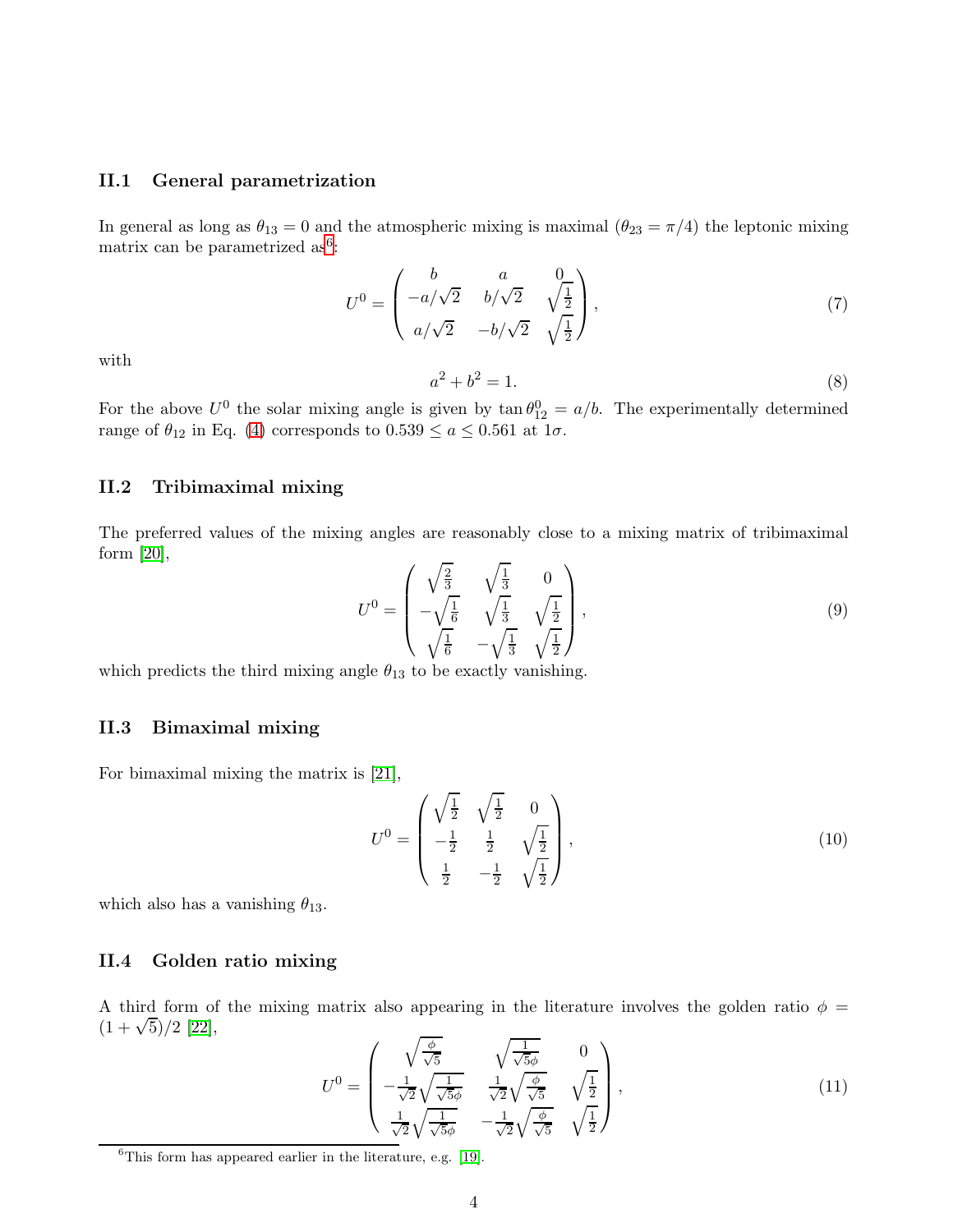| Mixing    | Global fit $1\sigma$   Global fit $3\sigma$   TBM |           |           |           |                                                           | BМ | GR       |
|-----------|---------------------------------------------------|-----------|-----------|-----------|-----------------------------------------------------------|----|----------|
| parameter | $a_{min}$                                         | $a_{max}$ | $a_{min}$ | $a_{max}$ |                                                           |    |          |
|           |                                                   |           |           |           | $0.539$   $0.561$   $0.515$   $0.585$   $0.577$   $0.707$ |    | $-0.526$ |

<span id="page-4-0"></span>Table 1: The limits on the mixing parameter  $a \equiv \sin \theta_{12}^0$  as obtained from the global fit. The values of a for the TBM, BM, and GR forms are also shown.

which too gives  $\theta_{13} = 0$ .

## II.5 No solar mixing

Finally, we also examine the possibility that the unperturbed mixing matrix has  $a = 0$ . This would imply one degenerate state decoupled and the other maximally mixed to the third (nondegenerate) state. For this choice  $\theta_{12}^0 = 0$ . Another case with one decoupled degenerate state is  $b = 0$  for which  $\theta_{12}^0 = \pi/2$ . These cases give identical physics results.

In Table [1](#page-4-0) we list the allowed range of a from the global fit and its values in the TBM, BM, and the GR models. As noted, the unperturbed matrix,  $M<sup>0</sup>$ , is such that the solar splitting is absent and two eigenvalues are degenerate. Due to this degeneracy the two corresponding eigenstates are nonunique. The perturbation,  $M'$ , which splits the degeneracy determines the actual eigenstates which will be rotated with respect to the first two columns of  $U^0$  – Eq. [\(7\)](#page-3-1) – by an angle  $\zeta$  also determined by M′ . Therefore, on inclusion of the perturbation we have a resultant solar mixing angle given by  $\theta_{12} = \theta_{12}^0 + \zeta.$ 

# III Perturbation Strategy

We will work in the mass basis unless explicitly mentioned otherwise. Our discussion will involve only first order perturbative corrections. The perturbation  $M'$  is a  $(3 \times 3)$  symmetric matrix which could be real or complex. These two cases will be treated sequentially. The former provides a good starting point for the latter.

After removing an irrelevant constant part the perturbation,  $M'$ , can be written as:

<span id="page-4-1"></span>
$$
M' = m^+ \begin{pmatrix} 0 & \gamma & \xi \\ \gamma & \alpha & \eta \\ \xi & \eta & \beta \end{pmatrix} . \tag{12}
$$

## III.1 Real Perturbation

In this case all entries in the matrix  $M'$  are real. For perturbation theory to be acceptable the dimensionless entities  $\alpha, \beta, \gamma, \xi, \eta$  should be small compared to unity. Taken together with the unperturbed  $M^{0}$  – Eq. [\(5\)](#page-2-1) – at lowest order the perturbation will induce the solar oscillation parameters through  $\alpha$  and  $\gamma$ ;  $\theta_{13}$  will be determined by  $\xi$  and  $\eta$ ; while  $\beta$  will result in a small correction to  $m_3^{(0)}$  $\frac{1}{3}$ .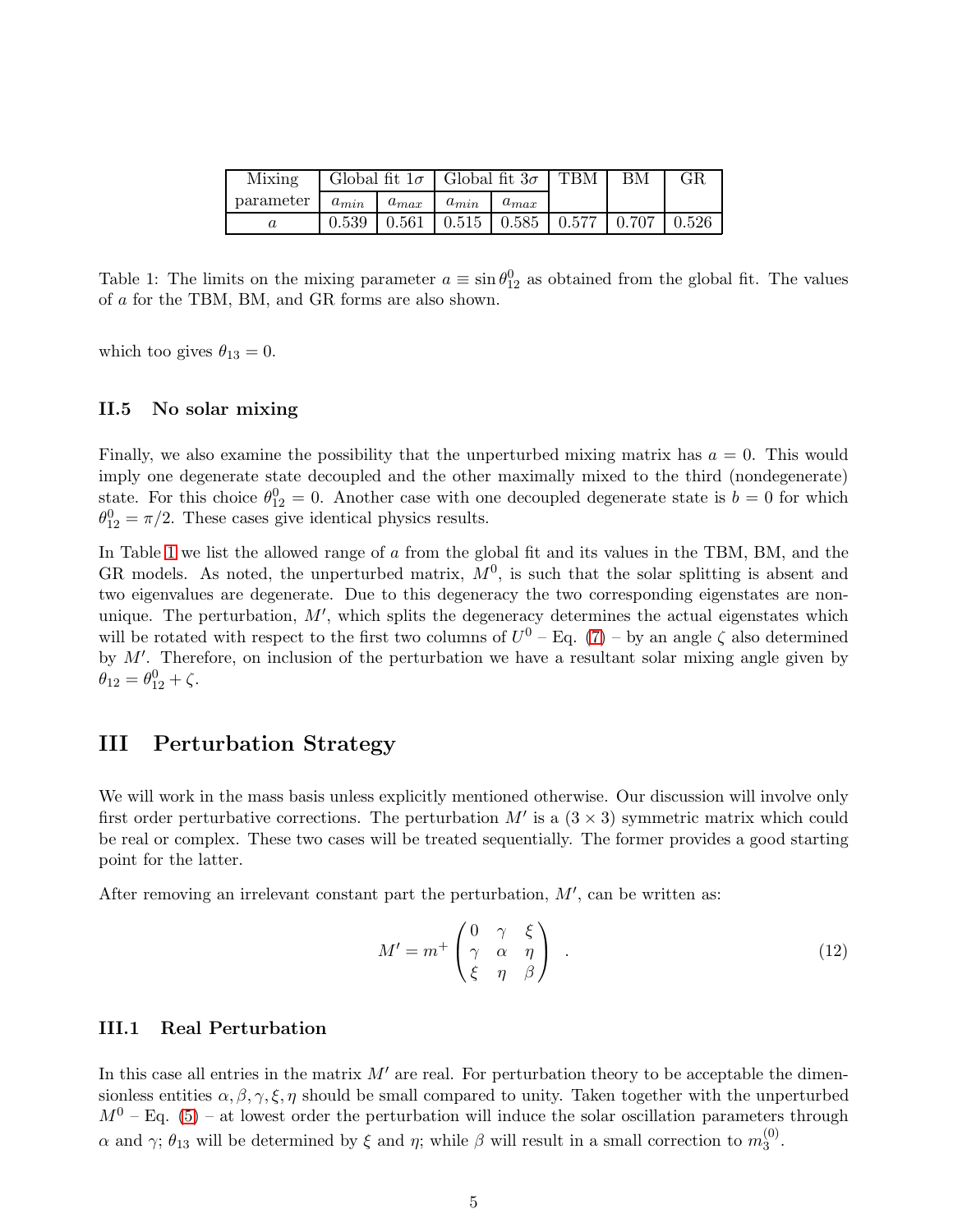## III.2 Complex Perturbation

If  $M'$  is complex symmetric then it is not hermitian<sup>[7](#page-5-0)</sup>. In such an event one takes the hermitian combination  $(M^0 + M')^{\dagger} (M^0 + M')$  and considers  $M^{0\dagger} M^0$  as the unperturbed term and  $(M^{0\dagger} M' +$  $M'^{\dagger}M^{0}$ ) as the lowest order perturbation. The unperturbed eigenvalues will now be  $(m_i^{(0)})$  $i^{(0)}$ <sup>2</sup> and the perturbation matrix

<span id="page-5-1"></span>
$$
(M^{0\dagger}M' + M'^{\dagger}M^{0}) = m^{+}\begin{pmatrix} 0 & 2m_{1}^{(0)}\text{Re}(\gamma) & m^{+}\text{Re}(\xi) - i \ m^{-}\text{Im}(\xi) & m^{+}\text{Re}(\xi) - i \ m^{+}\text{Re}(\xi) + i \ m^{-}\text{Im}(\xi) & m^{+}\text{Re}(\eta) + i \ m^{-}\text{Im}(\eta) & m^{+}\text{Re}(\eta) - i \ m^{+}\text{Re}(\xi) + i \ m^{-}\text{Im}(\xi) & m^{+}\text{Re}(\eta) + i \ m^{-}\text{Im}(\eta) & 2m_{3}^{(0)}\text{Re}(\beta) \end{pmatrix} . \tag{13}
$$

The imaginary parts of  $\alpha$ ,  $\beta$ , and  $\gamma$  do not appear in Eq. [\(13\)](#page-5-1). However, they do contribute at higher order *via* the  $M'^{\dagger}M'$  term.

# IV Relating elements of  $M'$  to the data

We look for solutions which are consistent with the global neutrino parameter fits up to  $1\sigma$ . In particular, the solar mass splitting and  $\theta_{13}$  must both emerge from the perturbation. We discuss these aspects now.

## IV.1 The solar mixing angle

To lowest order, the solar mass splitting is obtained *via* the  $(2 \times 2)$  submatrix of the perturbation,  $M'$ , in the space of the first two generations. For real M' in terms of  $r = \gamma/\alpha$  from eq. [\(12\)](#page-4-1) this submatrix is:

<span id="page-5-2"></span>
$$
M'_{(2\times2)} = m^+ \alpha \begin{pmatrix} 0 & r \\ r & 1 \end{pmatrix} \text{ for Real } M' .
$$
 (14)

If M' is complex then  $r = \text{Re}(\gamma)/\text{Re}(\alpha)$  and

<span id="page-5-3"></span>
$$
(M^{0\dagger}M' + M'^{\dagger}M^{0})_{(2\times2)} = 2m^{+}m_{1}^{(0)}\text{Re}(\alpha)\begin{pmatrix} 0 & r \\ r & 1 \end{pmatrix} \text{ for Complex } M' \tag{15}
$$

If  $r = 0$  then M' will produce a mass splitting but will not change the solar mixing. For r non-zero the eigenstates are rotated from those in  $U^0$  through an angle  $\zeta$  given by

<span id="page-5-4"></span>
$$
\zeta = \frac{1}{2} \tan^{-1}(2r) \,,\tag{16}
$$

independent of the prefactor of the matrix. As noted, the tribimaximal, bimaximal and golden ratio mixing models do not satisfy the currently measured value of  $\theta_{12}$  within 1 $\sigma$ . Therefore for these cases we choose  $r \neq 0$  in such a manner that when the mass degeneracy is removed the mixing angle is tweaked to within the allowed range. In Table 2 we show the ranges of r for each of the three models that result in  $\theta_{12}$  values consistent with observations. It is noteworthy that r is small in every case (but for the  $\theta_{12}^0 = 0$  alternative). Since it is a ratio of two elements of the perturbation matrix it

<span id="page-5-0"></span> $7M^0$  is hermitian by construction.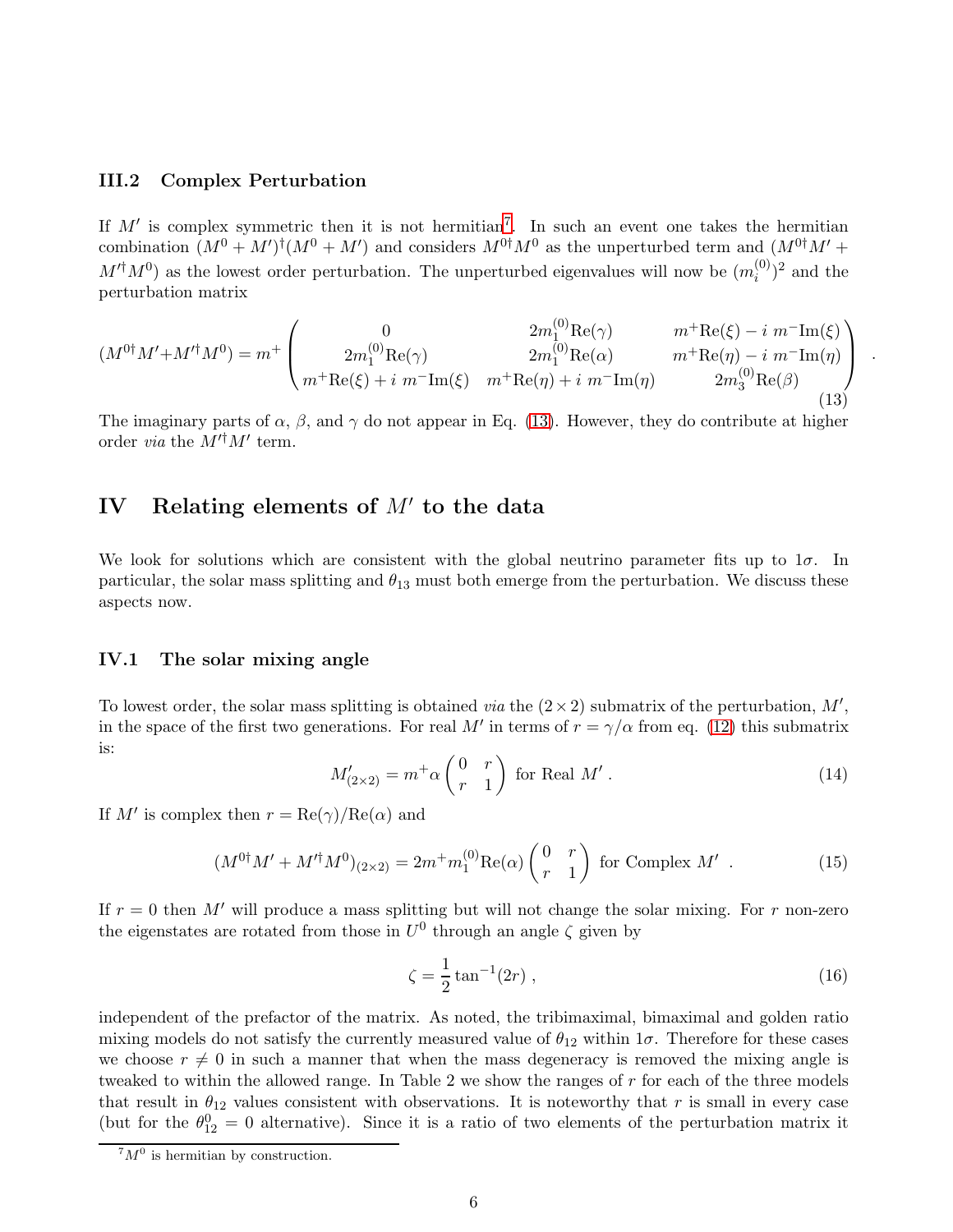| Parameter                 | TRM           |               |                |               | GR             |               | $=$                 |               |
|---------------------------|---------------|---------------|----------------|---------------|----------------|---------------|---------------------|---------------|
|                           | $\sim$<br>min | $\sim$<br>max | $\sim$<br>min  | $\sim$<br>max | m<br>$\dot{m}$ | $\sim$<br>max | $\mathbf{r}$<br>min | $\sim$<br>max |
| 10 <sup>2</sup><br>$\sim$ | $-4.59$       | $-1.95$       | 221<br>$-20.1$ | $-19.9$       | $1.54\,$       |               | 108                 | 125           |

<span id="page-6-3"></span>Table 2: The range of the off-diagonal entry,  $r = \gamma/\alpha$ , in the 2×2 submatrix of the perturbation (see Eqs. [\(14,](#page-5-2) [15\)](#page-5-3)) for the TBM, BM, and GR alternatives that produces a  $\theta_{12}$  consistent with the global fits at  $1\sigma$ . The  $\theta_{12}^0 = 0$  alternative is also noted.

could, in principle, be  $\mathcal{O}(1)$ . The smallness can be traced to the fact that as  $r \to 0$  the mass matrix in the flavour basis exhibits a  $Z_2 \times Z_2$  symmetry<sup>[8](#page-6-0)</sup> of the unperturbed model generated by:

$$
U_1 = 1 - 2 \begin{pmatrix} a^2 & ab/\sqrt{2} & -ab/\sqrt{2} \\ ab/\sqrt{2} & b^2/2 & -b^2/2 \\ -ab/\sqrt{2} & -b^2/2 & b^2/2 \end{pmatrix} \text{ and } U_2 = 1 - 2 \begin{pmatrix} b^2 & -ab/\sqrt{2} & ab/\sqrt{2} \\ -ab/\sqrt{2} & a^2/2 & -a^2/2 \\ ab/\sqrt{2} & -a^2/2 & a^2/2 \end{pmatrix} . (17)
$$

Before closing this subsection it is worth noting that to lowest order in degenerate perturbation theory the first two eigenstates are:

$$
|\psi_1\rangle = \cos\zeta \left[ \begin{pmatrix} b \\ -a/\sqrt{2} \\ a/\sqrt{2} \end{pmatrix} - \bar{\xi} \begin{pmatrix} 0 \\ 1/\sqrt{2} \\ 1/\sqrt{2} \end{pmatrix} \right] - \sin\zeta \left[ \begin{pmatrix} a \\ b/\sqrt{2} \\ -b/\sqrt{2} \end{pmatrix} - \bar{\eta} \begin{pmatrix} 0 \\ 1/\sqrt{2} \\ 1/\sqrt{2} \end{pmatrix} \right],
$$
(18)

$$
|\psi_2\rangle = \sin\zeta \left[ \begin{pmatrix} b \\ -a/\sqrt{2} \\ a/\sqrt{2} \end{pmatrix} - \bar{\xi} \begin{pmatrix} 0 \\ 1/\sqrt{2} \\ 1/\sqrt{2} \end{pmatrix} \right] + \cos\zeta \left[ \begin{pmatrix} a \\ b/\sqrt{2} \\ -b/\sqrt{2} \end{pmatrix} - \bar{\eta} \begin{pmatrix} 0 \\ 1/\sqrt{2} \\ 1/\sqrt{2} \end{pmatrix} \right],
$$
(19)

with  $\zeta$  defined in Eq. [\(16\)](#page-5-4) and

<span id="page-6-2"></span>
$$
\bar{\xi} = \left(\frac{m^+}{m^-}\right)\xi, \quad \bar{\eta} = \left(\frac{m^+}{m^-}\right)\eta \text{ for Real } M',\tag{20}
$$

and

<span id="page-6-4"></span>
$$
\bar{\xi} = \left(\frac{m^+}{m^-}\right) \text{Re}(\xi) + i \text{ Im}(\xi), \quad \bar{\eta} = \left(\frac{m^+}{m^-}\right) \text{Re}(\eta) + i \text{ Im}(\eta) \text{ for Complex } M' \,. \tag{21}
$$

# IV.2 The solar mass splitting

The solar mass splitting is determined by the eigenvalues of the submatrix in Eqs. [\(14\)](#page-5-2) and [\(15\)](#page-5-3).

For real M' the first order corrections to the degenerate eigenvalues are:

$$
m_{2,1}^{(1)} = m^+ \frac{\alpha}{2} \left[ 1 \pm \sqrt{1 + 4r^2} \right] \,. \tag{22}
$$

Identifying the heavier eigenvalue with  $m_2$ , as required by the solar data, one has:

<span id="page-6-1"></span>
$$
m_2^2 - m_1^2 = 2m^+ m_1^{(0)} \alpha \sqrt{1 + 4r^2} \,. \tag{23}
$$

<span id="page-6-0"></span><sup>&</sup>lt;sup>8</sup>This is often a subgroup of a larger symmetry such as  $A(4)$ .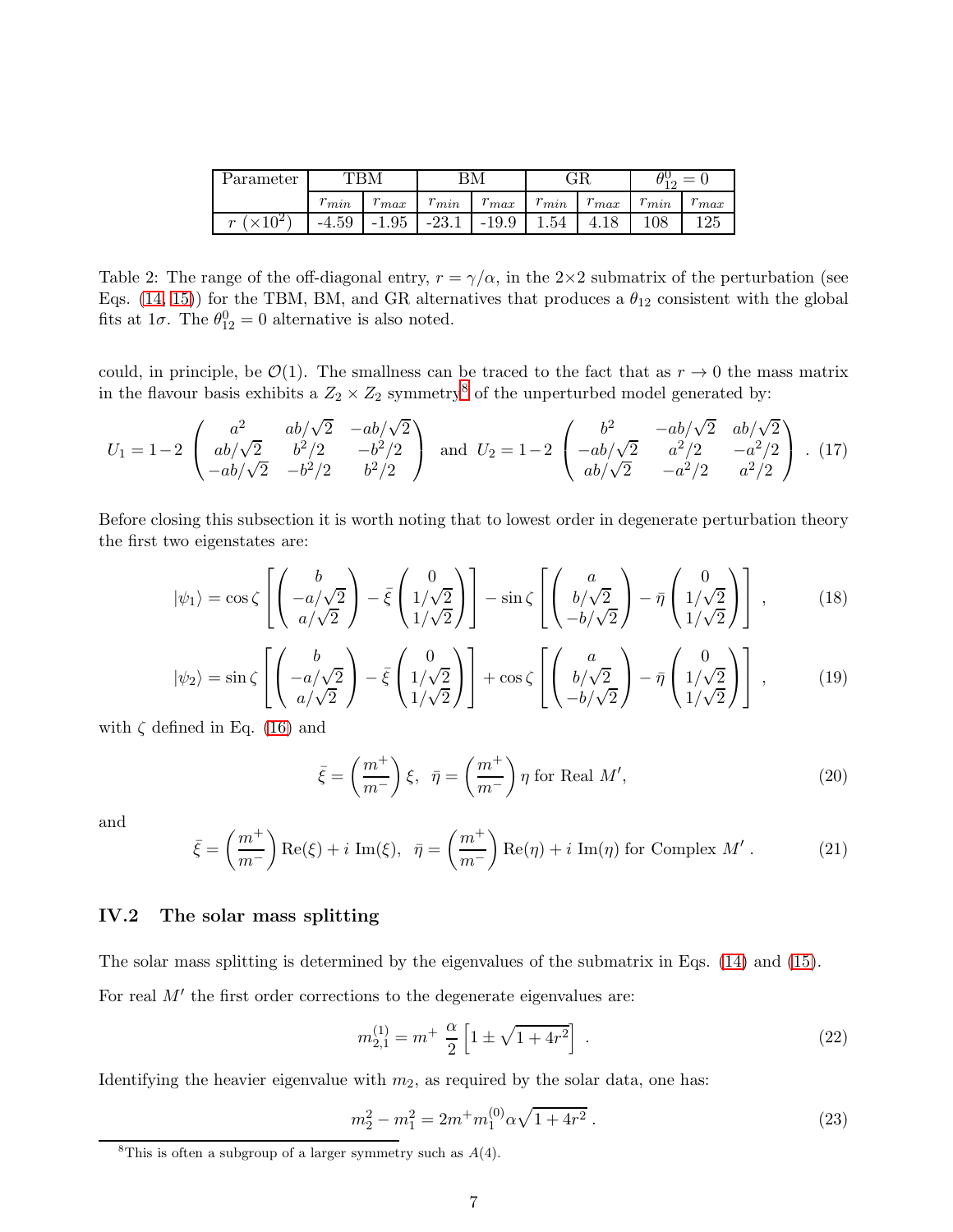Up to small perturbative corrections  $m+m^-$  gives the atmospheric mass splitting. Hence:

<span id="page-7-0"></span>
$$
R_{\text{mass}} = |(m_2^2 - m_1^2)/(m_3^2 - m_1^2)| = 2 \frac{m_1^{(0)}}{|m^-|} \alpha \sqrt{1 + 4r^2} \,. \tag{24}
$$

 $\sim$ 

For complex  $M'$  the corrections are to the squared masses and one directly obtains Eqs. [\(23\)](#page-6-1) and [\(24\)](#page-7-0) but for the replacement  $\alpha \to \text{Re}(\alpha)$ .

We will return to this equation when we discuss numerical estimates of the element  $\alpha$ .

# IV.3 Generating  $\theta_{13}\neq 0$

Using first order degenerate perturbation theory the corrected wave-function  $|\psi_3\rangle$  is given by:

$$
|\psi_3\rangle = \begin{pmatrix} 0\\1/\sqrt{2}\\1/\sqrt{2} \end{pmatrix} + \bar{\xi}^* \begin{pmatrix} b\\-a/\sqrt{2}\\a/\sqrt{2} \end{pmatrix} + \bar{\eta}^* \begin{pmatrix} a\\b/\sqrt{2}\\-b/\sqrt{2} \end{pmatrix} . \tag{25}
$$

To minimize the number of free parameters we will restrict ourselves to only those perturbations which leave the atmospheric mixing angle  $\theta_{23}$  fixed at the maximal value<sup>[9](#page-7-1)</sup> of  $\pi/4$ . This gives the relationship:

<span id="page-7-2"></span>
$$
\left(\frac{\bar{\xi}}{\bar{\eta}}\right)^* = \frac{b}{a} \tag{26}
$$

Since a and b are real Eq. [\(26\)](#page-7-2) implies that  $\bar{\xi}$  and  $\bar{\eta}$  and hence  $\xi$  and  $\eta$  have the same phase. Comparing with Eq. [\(3\)](#page-0-2) one then has:

<span id="page-7-4"></span>
$$
\sin \theta_{13} \ e^{-i\delta} = \left[ b \ \bar{\xi}^* + a \ \bar{\eta}^* \right] = \frac{\bar{\xi}^*}{b} \,, \tag{27}
$$

where we have used  $(a^2 + b^2) = 1$ .

For real M' one has  $\delta = 0$ . Hence, from Eq. [\(20\)](#page-6-2)

<span id="page-7-3"></span>
$$
\xi = \left(\frac{m^-}{m^+}\right) b \sin \theta_{13} . \tag{28}
$$

In the next section, these formulae will be used to relate  $M'$  to the neutrino masses and mixings.

# V Results

We now have all the ingredients in place to determine the full perturbation matrix and extract the consequences. Once the neutrino mass ordering is chosen and the lightest neutrino mass,  $m_0$ , specified, the unperturbed mass spectrum is fixed. The matrix element  $\alpha$  is determined from the solar splitting through Eq. [\(24\)](#page-7-0). The element  $\beta$  makes a small contribution (a few per cent) to the atmospheric neutrino splitting and does not affect the physics at hand and so will not be pursued any further in this section.  $\gamma$  is fixed by the ratio r (see Table [2\)](#page-6-3). Finally,  $\xi$  and  $\eta$  are determined through Eqs. [\(26\)](#page-7-2) - [\(28\)](#page-7-3). The question to be examined, for each of the popular mixing patterns for both mass ordering options, is for what range of  $m_0$  are these matrix elements of acceptable magnitude as a perturbation?

<span id="page-7-1"></span><sup>9</sup>We remark about deviations from maximal mixing at the end.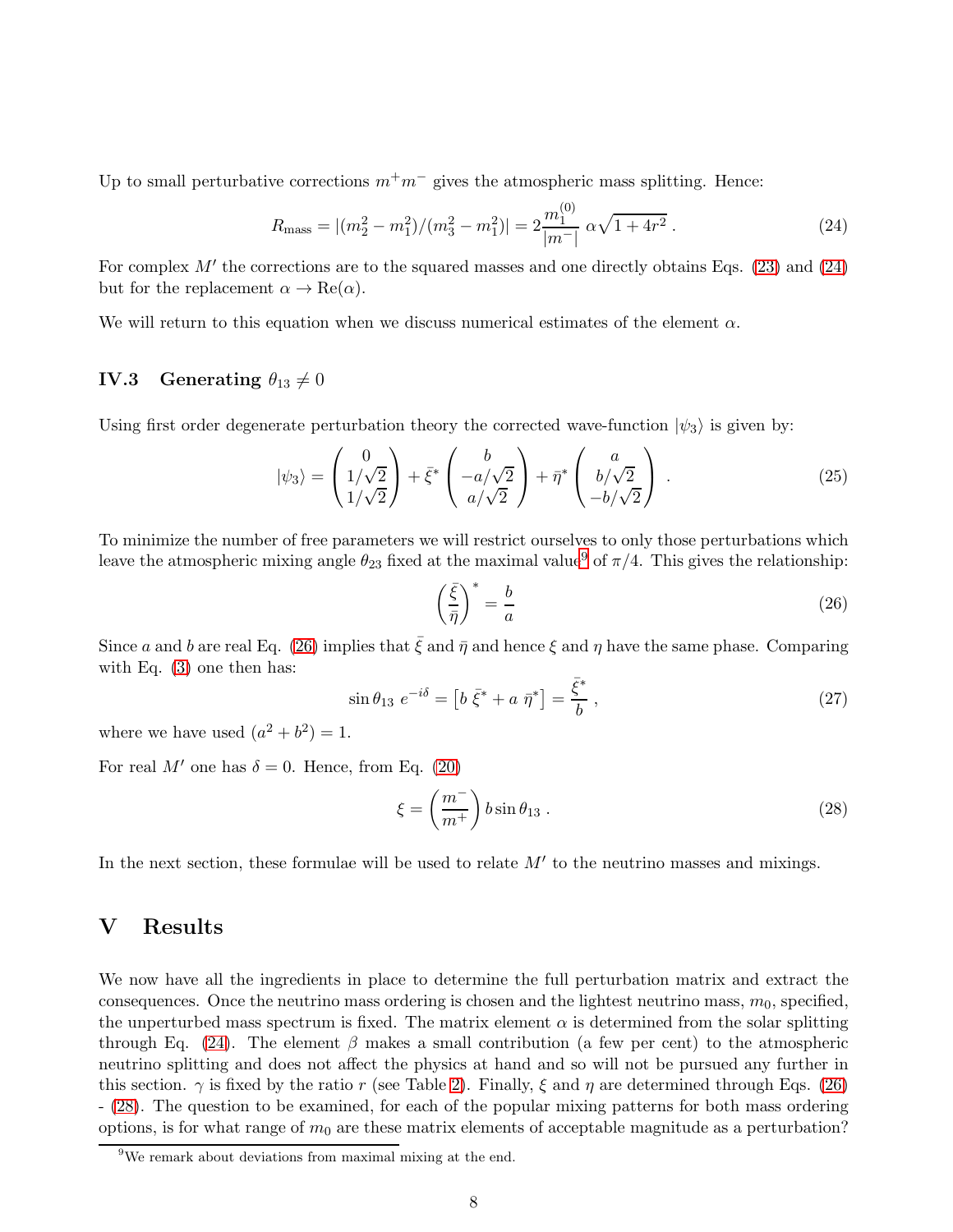

<span id="page-8-0"></span>Figure 1:  $\alpha$  and  $\xi$  (inset) as a function of the lightest neutrino mass  $m_0$  for real M'. The left (right) panel is for normal (inverted) mass ordering. In the insets the region between the two curves is allowed when  $\theta_{13}$  is varied over its  $1\sigma$  range. The results for  $\xi(\propto b)$  are for tribimaximal mixing  $(b_{TBM} = \sqrt{\frac{2}{3}} \sim 0.816)$ . The corresponding plots for bimaximal  $(b_{BM} = \frac{1}{\sqrt{3}}$  $\frac{1}{2} = 0.707$ , 'golden ratio' mixing  $(b_{GR}) = \sqrt{\frac{\phi}{\sqrt{\phi}}}$  $\frac{1}{5} \sim 0.851$ ), and the  $\theta_{12}^0 = 0$  model  $(b = 1)$  can be obtained by scaling.

## V.1 Real perturbation

First we consider M' real which amounts to  $\delta = 0$  and CP-conservation. In this case one can determine the dependence of  $\alpha$  on  $m_0$  using Eq. [\(24\)](#page-7-0). Since  $\xi$  and  $\eta$  are proportional to each other – see Eq. [\(26\)](#page-7-2) – presenting any one of them is adequate. Here we present  $\xi$  (which is larger than (equal to)  $\eta$ for the TBM and GR (BM) mixing models) as a function of  $m_0$  as obtained from Eq. [\(28\)](#page-7-3).

#### V.1.1 Normal mass ordering

The results for normal ordering are in the left panel of Fig. [1.](#page-8-0)  $\alpha$  is presented as a function of the lightest neutrino mass  $m_0$ . We have shown the case for  $r = 0$ . We have verified that using the small values of r required to fit the solar mixing angle  $\theta_{12}$  for the popular models – see Table [2](#page-6-3) – in Eq. [\(24\)](#page-7-0) causes no perceptible change<sup>[10](#page-8-1)</sup> in  $\alpha$ . r is larger for the  $\theta_{12}^0 = 0$  model and this effectively reduces  $\alpha$ by a factor of around 2. As expected,  $\alpha$  diverges as  $m_0$  tends to zero.

In the inset we show  $\xi$  as a function of  $m_0$  for the  $1\sigma$  limits of  $\theta_{13}$ . In these plots  $b = \sqrt{\frac{2}{3}}$  $\frac{2}{3}$  corresponding to tribimaximal mixing. For the other commonly considered alternatives – bimaximal  $(b = \frac{1}{\sqrt{2}})$  $\frac{1}{2}$  and 'golden ratio' ( $b = \sqrt{\frac{\phi}{\sqrt{2}}}$  $\frac{1}{5}$ ) mixing – the ordinate should be scaled appropriately. For the  $\theta_{12}^0 = 0$  model one must use  $b = 1$ .

At this stage one can identify a favoured region of  $m_0$  by requiring that the elements of  $M'$  – such as  $\xi$  and  $\alpha$  – should be of similar order. For this purpose, we plot in Fig. [2](#page-9-0) the ratio  $|\xi/\alpha|$  as a function of  $m_0$  (green solid curves). For easy identification we have shown where this ratio corresponds to the values 3 and  $\frac{1}{3}$  (dot-dashed black lines), two limits separated by an order of magnitude. Notice that for normal ordering the ratio is within the above limits only if  $2.3 \times 10^{-3} \text{ eV} \le m_0 \le 3.7 \times 10^{-2} \text{ eV}$ .

<span id="page-8-1"></span><sup>&</sup>lt;sup>10</sup>The corrections are  $\mathcal{O}(r^2)$ .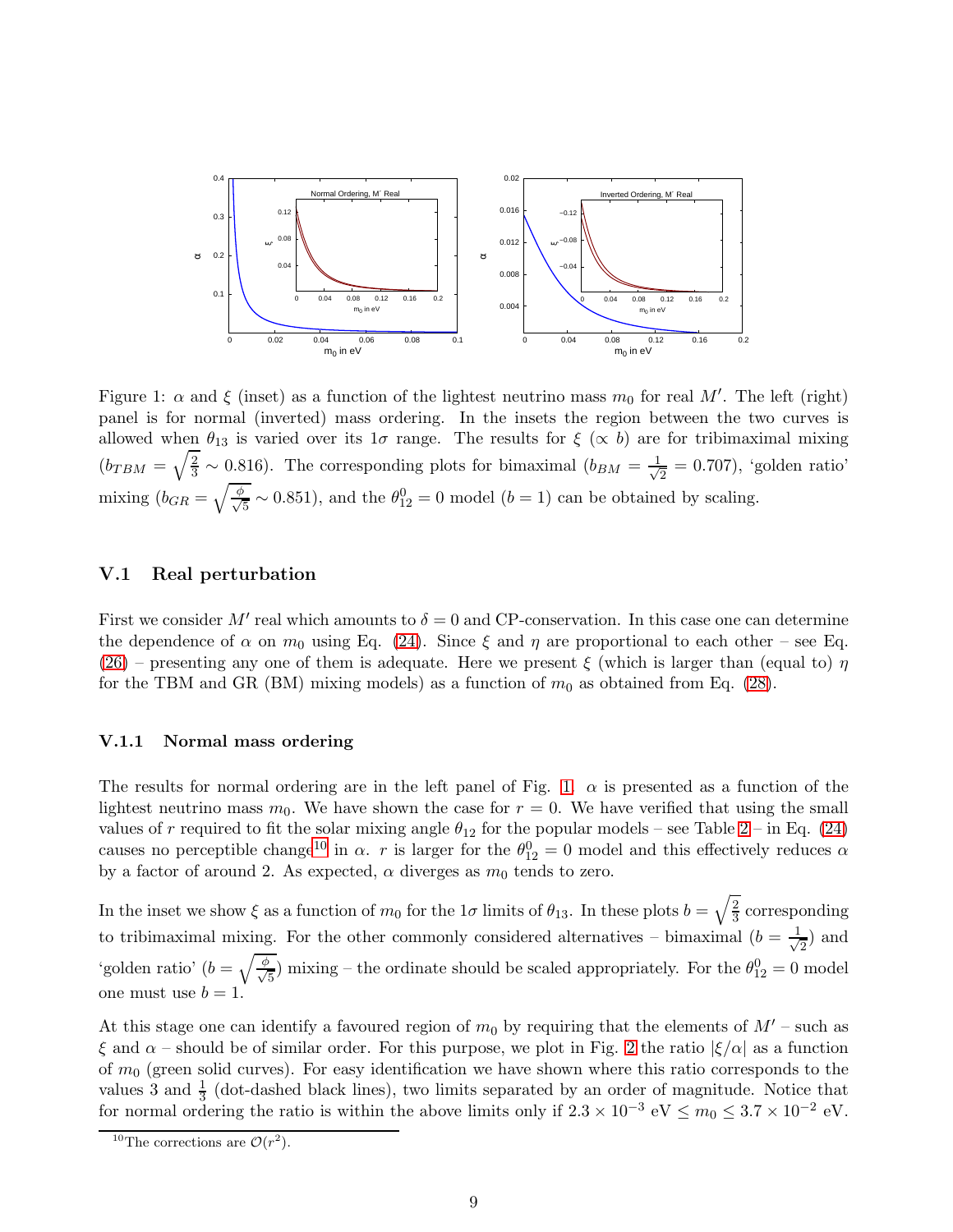If from other experiments a larger value of  $m_0$  is determined then that could be an indication that  $M'$  must be complex, as we discuss in the following section. We remind the reader that these curves are for tribimaximal mixing. For the bimaximal ('Golden ratio') case the  $\xi/\alpha$  curves will be lowered (raised) by about 13.35 % (4.28 %). For the  $\theta_{12}^0 = 0$  model  $\alpha$  is reduced by a factor of about 2 while ξ is enhanced by 25%. As an upshot  $ξ/α$  is 2.5 times larger, squeezing allowed  $m<sub>0</sub>$  to smaller values.



<span id="page-9-0"></span>Figure 2: The ratio  $|\xi/\alpha|$  is plotted as function of the lightest neutrino mass  $m_0$  for both mass orderings when the perturbation  $M'$  is real. The area between the two curves of the same type is allowed when  $\theta_{13}$  is varied over its  $1\sigma$  range. Also indicated are the values  $\frac{1}{3}$  and 3 for  $|\xi/\alpha|$  – black dot-dashed lines.

#### V.1.2 Inverted mass ordering

The results for inverted ordering appear in the right panel of Fig. [1.](#page-8-0) As before,  $\alpha$  as a function of  $m_0$  is shown for  $r = 0$  while  $\xi$  for the 1 $\sigma$  range of  $\theta_{13}$  is given in the inset. As for normal ordering, inclusion in Eq. [\(24\)](#page-7-0) of the small values of r required to achieve the best-fit  $\theta_{12}$  in the TBM, BM, and GR models causes essentially no change in  $\alpha$ . For the  $\theta_{12}^0 = 0$  model  $\alpha$  is roughly halved. Once again, we have used the TBM value  $b = \sqrt{\frac{2}{3}}$  $\frac{2}{3}$  for the calculation of  $\xi$ . In this case  $\xi$  turns out to be negative. The two curves in the  $\xi$  panel correspond to the  $1\sigma$  limits of  $\theta_{13}$ .

The noteworthy difference from normal ordering is that  $\alpha$  is about an order of magnitude smaller than |ξ| for most of the range of  $m_0$ . The brown dotted curves in Fig. [2](#page-9-0) depict the ratio  $|\xi/\alpha|$  for inverted ordering. It is seen that they lie outside the range of  $1/3$  to 3 for all  $m_0$  considered. Thus the inverted ordering case would be a less favoured alternative for this picture if the perturbation is real.

## V.2 Complex perturbation

We now turn to the case of complex  $M'$ . If perturbation theory is to be meaningful then we should expect the magnitudes of the different dimensionless complex elements of  $M'$  to be small compared to unity. Barring fine tuning, they should also be of roughly similar order. Below, we take a conservative stand and set:

$$
\alpha = \epsilon \exp(i\phi_{\alpha}), \ \gamma = \epsilon \exp(i\phi_{\gamma}), \ \xi = \epsilon \exp(i\phi_{\xi}). \tag{29}
$$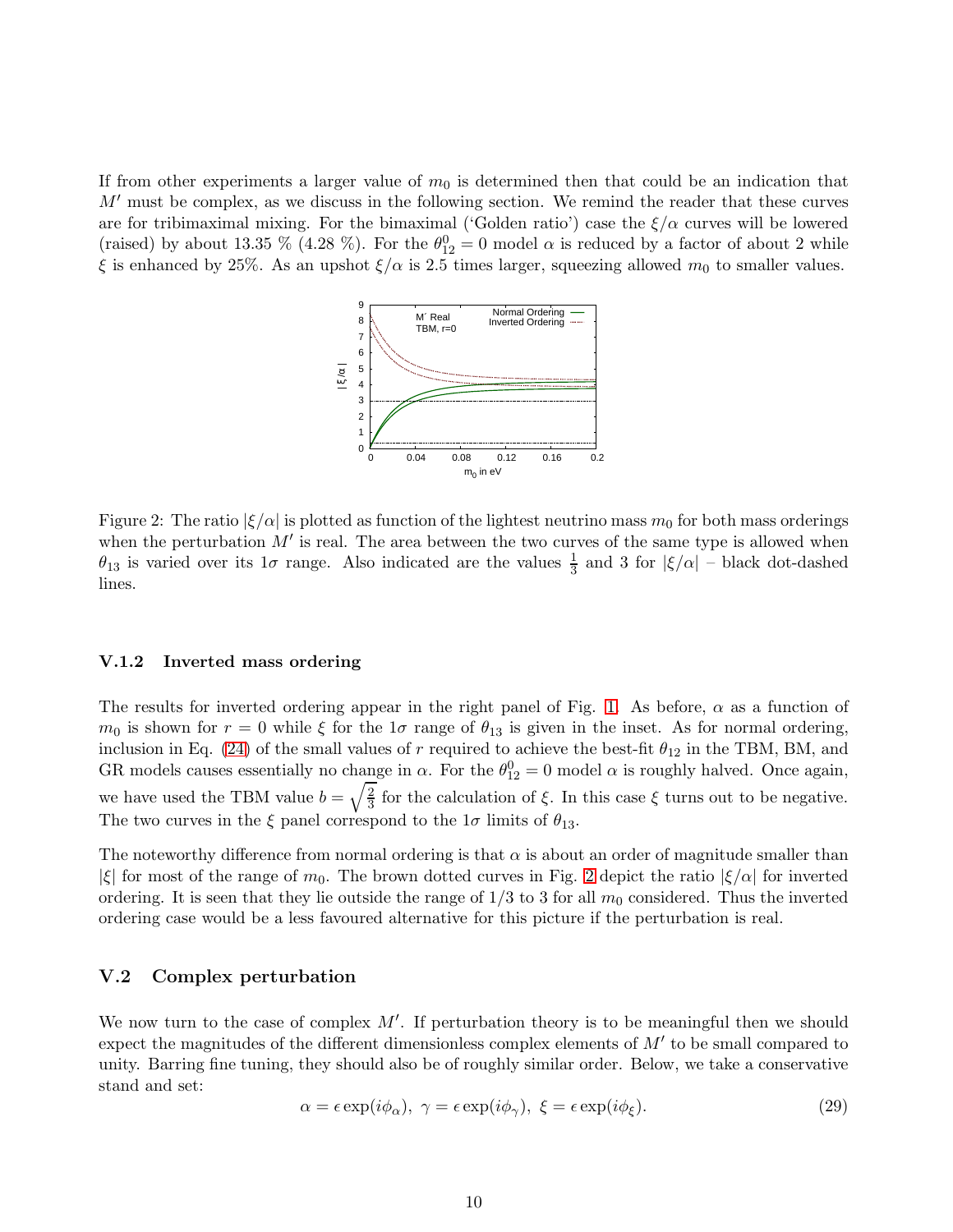The dimensionless quantity  $\epsilon$  sets the scale of the perturbation. The phases  $\phi_{\alpha}, \phi_{\gamma}$  and  $\phi_{\xi}$  are left  $arbitrary<sup>11</sup>$  $arbitrary<sup>11</sup>$  $arbitrary<sup>11</sup>$ .

It is seen from Eq. [\(21\)](#page-6-4) that

<span id="page-10-4"></span>
$$
\tan \delta = \tan \phi_{\bar{\xi}} = \left(\frac{m^{-}}{m^{+}}\right) \tan \phi_{\xi}
$$
\n(30)

where  $\phi_{\bar{\xi}}$  is the phase of  $\bar{\xi}$ .

As we elaborate in the following, the phase freedom still leaves room for some flexibility. In particular, we will mostly focus on those ranges of  $m_0$  which are disfavoured for real M' as they do not satisfy the chosen criterion  $3 \ge |\xi/\alpha| \ge 1/3$ . We show that such  $m_0$  are accommodated for complex M'.



<span id="page-10-3"></span>Figure 3: The limits on the scale of the perturbation,  $\epsilon$ , for normal (left panel) and inverted (right panel) mass orderings as a function of the lightest neutrino mass  $m_0$ . The upper (lower) limits from Eq. [\(31\)](#page-10-1) for tribimaximal mixing are the green dashed (blue solid) curves. The region between the curves of the same type correspond to  $\theta_{13}$  values in the  $1\sigma$  range. The dotted maroon curves are the lower limits from Eq. [\(32\)](#page-10-2). Here  $r = 0$  has been taken.

The choice of  $\epsilon$  is not entirely arbitrary. In particular, Eq. [\(21\)](#page-6-4) implies:

<span id="page-10-1"></span>
$$
\left|\frac{m^+}{m^-}\right| \epsilon \ge |\bar{\xi}| \ge \epsilon . \tag{31}
$$

These limits are presented in the left (right) panel of Fig. [3](#page-10-3) for the normal (inverted) mass ordering. The upper and lower limits on  $\epsilon$  are shown as the green dashed and blue solid curves. The two curves of each type show how the limit changes as  $\theta_{13}$  is allowed to vary over its  $1\sigma$  range. Tribimaximal mixing has been assumed for these plots.

In addition, from Eq. [\(24\)](#page-7-0) one has

<span id="page-10-2"></span>
$$
\epsilon \ge \left| \frac{m^-}{2m_1^{(0)}\sqrt{1+4r^2}} \right| R_{\text{mass}} \,. \tag{32}
$$

The lower limit from this equation is indicated by the dotted maroon curves in the two panels of Fig. [3.](#page-10-3) This limit is independent of both (a) the choice of  $\theta_{13}$  and (b) whether the mixing is of the tribimaximal, bimaximal, or Golden ratio nature. We have checked that the dependence on  $r$  is

<span id="page-10-0"></span><sup>&</sup>lt;sup>11</sup>The magnitude of  $\eta$  is determined through Eq. [\(26\)](#page-7-2).  $\xi$  and  $\eta$  have the same phase.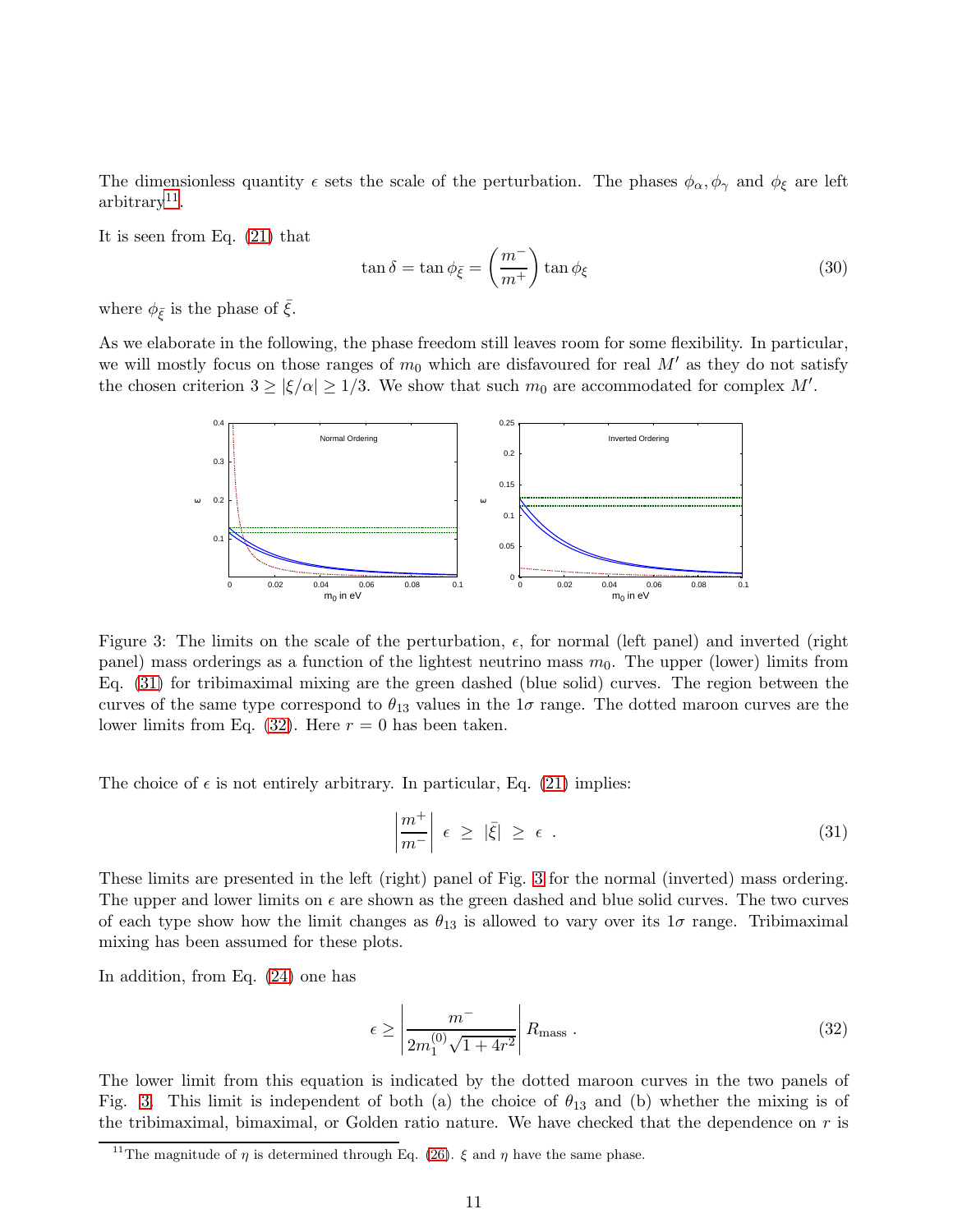insignificant for the physics calculations. It can be seen from the left (right) panel of Fig. [3](#page-10-3) that for the normal ordering (inverted ordering) for most values of  $m_0$  (for all values  $m_0$ ) the lower limit on  $\epsilon$  from  $\xi$  is more restrictive. Guided by these results, in the following we choose  $\epsilon = 0.1, 0.05,$  and 0.025.

## V.2.1 Normal mass ordering

From Fig. [2](#page-9-0) it is seen that for real M' and normal mass ordering  $|\xi/\alpha|$  is outside the chosen range for  $m_0 \geq 0.04$  eV. If M' is complex,  $\alpha$  in eq. [\(24\)](#page-7-0) is replaced by Re( $\alpha$ ). Demanding that the solar splitting is correctly obtained fixes  $\phi_{\alpha}$  when  $\epsilon$  is chosen. The results are shown in the left panel of Fig. [4](#page-11-0) for  $\epsilon = 0.1, 0.05,$  and 0.025.

One can conclude from Fig. [1](#page-8-0) that as  $m_0$  increases  $\text{Re}(\alpha)$  approaches zero. This is reflected in Fig. [4](#page-11-0) (left panel) where  $\phi_{\alpha}$  tends to  $\pi/2$  asymptotically for all choices of  $\epsilon$ . For a particular  $\epsilon$  the lightest neutrino mass  $m_0$  has a lower limit set by Eq. [\(31\)](#page-10-1) where the curves have been terminated. The corresponding  $\phi_{\alpha}$  can be read off from Fig.  $3 - \cos \phi_{\alpha}$  is the ratio of the value of the dot-dashed maroon curve to that of the blue solid curve at this  $m_0$ . For these plots we have taken  $r = 0$ ; the small corrections  $\mathcal{O}(r^2)$  for the TBM, BM, and GR models are insignificant. In the  $\theta_{12}^0 = 0$  model  $\text{Re}(\alpha)$  is reduced to about half and so  $\phi_{\alpha}$  tends closer to  $\pi/2$ . One should bear in mind that we have used the central value of  $R_{\text{mass}}$  which has a  $\pm 5\%$  uncertainty.



<span id="page-11-0"></span>Figure 4:  $\phi_{\alpha}$  ( $\phi_{\gamma}$ ) for a complex M' is shown as a function of  $m_0$  for normal mass ordering in the left panel (left panel inset) for three values of  $\epsilon$ : in decreasing order of line-thickness 0.1, 0.05 and 0.025. In the right panel the same plots are displayed for inverted mass ordering.

As presented in Table [2,](#page-6-3) in the TBM, BM, and GR models the ratio  $r = \text{Re}(\gamma)/\text{Re}(\alpha) = \cos \phi_{\gamma}/\cos \phi_{\alpha}$ is tightly constrained from the solar mixing angle  $\theta_{12}$ . Thus  $\phi_{\gamma}$  also tends to  $\pi/2$  as  $m_0$  increases and since r is small it does so faster than  $\phi_{\alpha}$ . This can be seen from the inset in Fig. [4.](#page-11-0)

 $\delta$  is not a free parameter in this model. Rather, picking a value for  $\theta_{13}$  amounts to fixing  $|\bar{\xi}|$  from Eq. [\(27\)](#page-7-4). Now, by choice  $|\xi| = \epsilon$ , hence from Eq. [\(21\)](#page-6-4) one can get  $\phi_{\xi}$ . This in turn determines the phase of  $\xi$  which equals  $\delta$ . The results so obtained are presented in the left panel of Fig. [5](#page-12-0) for the TBM (red solid), BM (violet dashed), and GR (green dot-dashed) models for  $\epsilon = 0.1$ . The brown dotted curves are for  $a = 0, b = 1$ . For each model the two curves correspond to the  $1\sigma$  upper and lower limits of  $\theta_{13}$ . It is worthwhile to point out that the procedure for extracting  $\delta$  using  $|\bar{\xi}|$  leaves a two-fold uncertainty  $\delta \leftrightarrow \pi + \delta$ . Keeping this in mind we have shown  $\delta$  in the first quadrant in Fig. [5](#page-12-0) even though the  $1\sigma$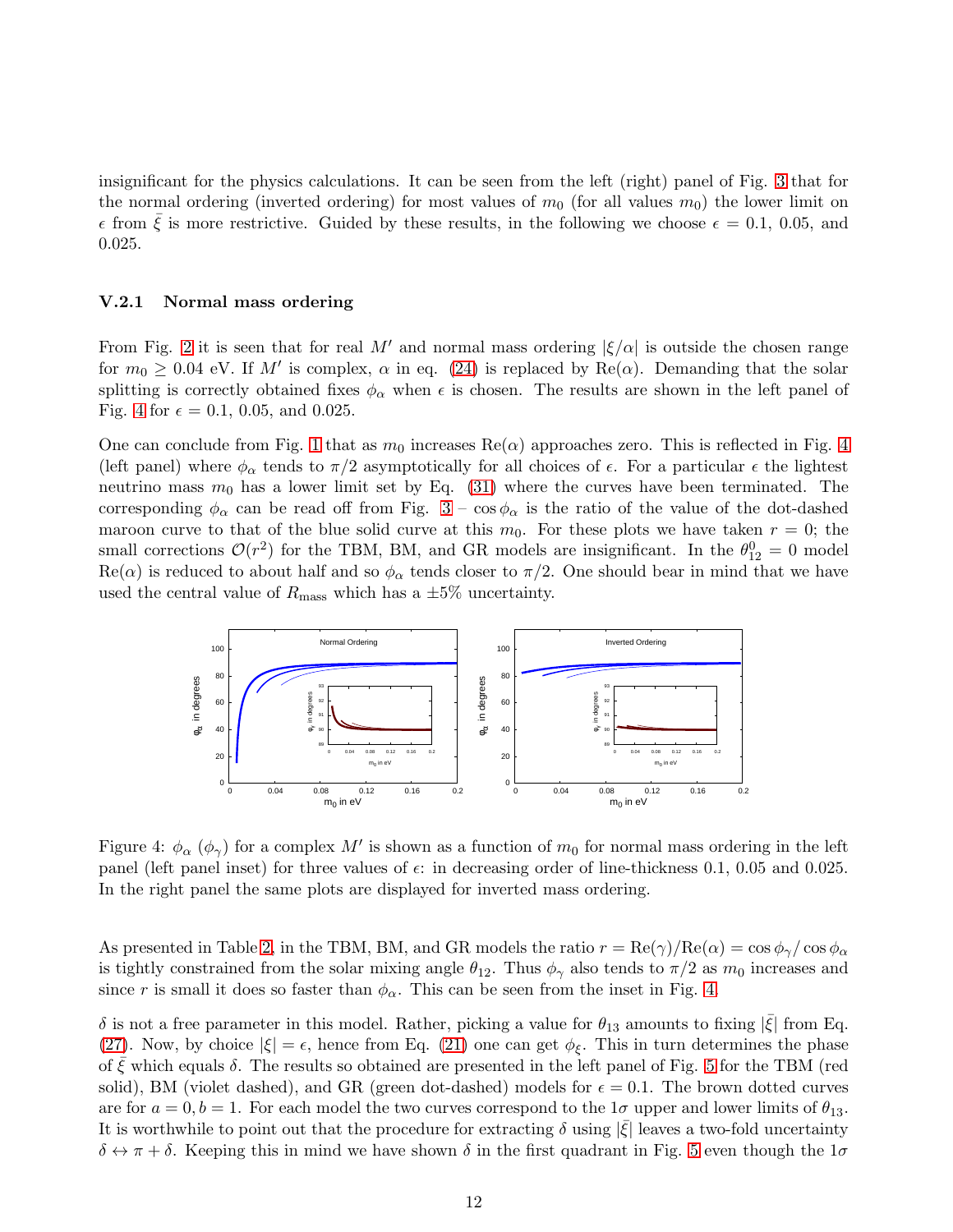range of the global fit – Eq. [\(4\)](#page-1-4) – would prefer the partner  $\pi + \delta$  solution.

In the right panel of Fig. [5](#page-12-0) we restrict to the case of tribimaximal mixing and show the dependence of  $\delta$  on the scale of perturbation  $\epsilon$ . The conclusion that can be drawn from these panels is that  $\delta$  is largely independent of the lightest neutrino mass and varies over a limited region as  $\theta_{13}$  covers its  $1\sigma$ range or  $\epsilon$  is varied.

A reparametrization invariant measure of CP-violation is the Jarlskog parameter, J [\[23\]](#page-16-2). For arbitrary mixing it turns out to be

$$
J = \text{Im}[U_{e1}U_{\mu 2}U_{e2}^*U_{\mu 1}^*] = \frac{1}{4b} \left[ (b^2 - a^2) \sin 2\zeta + 2ab \cos 2\zeta \right] Im(\bar{\xi}), \qquad (33)
$$

where in the last step only the lowest order perturbation effect is retained. In the inset of the right panel of Fig [5](#page-12-0) we show this CP-violation measure as a function of  $m_0$ . Note that J changes sign under  $\delta \rightarrow \pi + \delta$ . We remark at this stage that for the  $b = 0$  case  $J = 0$ .



<span id="page-12-0"></span>Figure 5: In the left panel  $\delta$  for different models is plotted for the  $1\sigma$  limiting values of  $\theta_{13}$ , namely, 9.1° (thick curves) and 8.2° (thin curves).  $\epsilon$  has been taken to be 0.1. The right panel is for the TBM model. Three values of  $\epsilon$  are chosen – in decreasing order of thickness  $\epsilon = 0.1, 0.05, 0.025$  – and  $\theta_{13}$ is taken at the best-fit value. In the inset is shown the Jarlskog parameter J for the chosen  $\epsilon$  and the  $1\sigma$  limits of  $\theta_{13}$ . Both panels are for normal mass ordering. For inverted ordering  $\delta \to (\pi - \delta)$  and J is unchanged.

#### V.2.2 Inverted mass ordering

The analysis procedure for inverted mass ordering is essentially the same. In the right-panel of Fig. [4](#page-11-0) we show  $\phi_{\alpha}$  (with  $\phi_{\gamma}$  in the inset) as a function of  $m_0$ . The difference from normal ordering arises due to the appearance of  $m_1^{(0)}$  $_{1}^{\circ}$  in Eq. [\(24\)](#page-7-0) which is larger in this case. Hence,  $\phi_{\alpha}$  and  $\phi_{\gamma}$  remain closer to  $\pi/2$  for all  $m_0$ . The determination of  $\delta$  using Eqs. [\(27\)](#page-7-4) and [\(30\)](#page-10-4) on the other hand involves only  $m^{\pm}$  and not  $m_i^{(0)}$  $i^{(0)}$ . Consequently, it can be seen from Eq. [\(30\)](#page-10-4) that for any  $m_0$  the CP-phase in the inverted and normal mass orderings are simply related by  $\delta \leftrightarrow (\pi - \delta)$ . J remains unchanged. So,  $\delta$ and J for the inverted mass ordering can be read off from Fig. [5.](#page-12-0)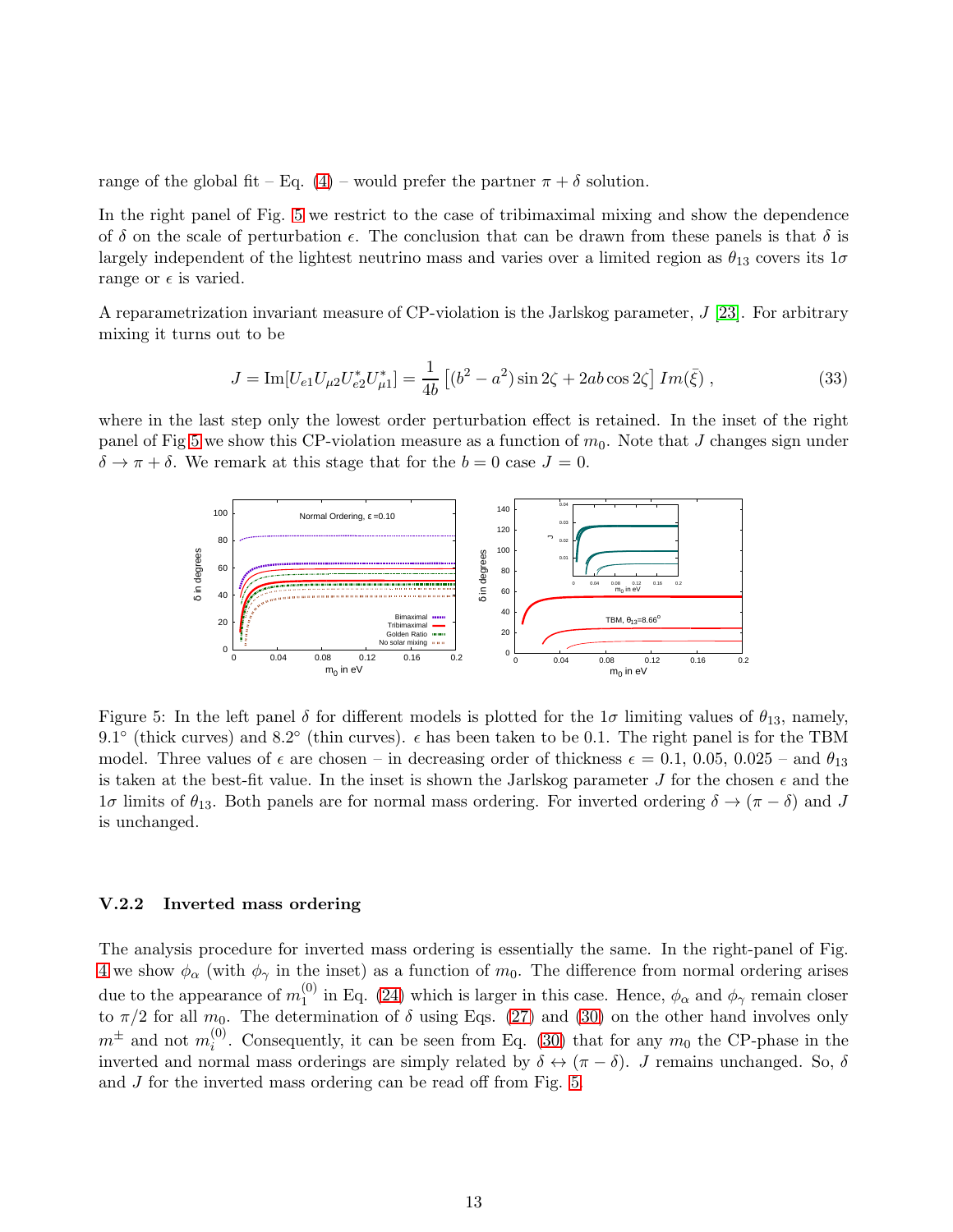# VI Mass models

The discussion thus far has not been tied to any specific model for neutrino masses. We restrict ourselves to just a few remarks here. The perturbation matrix in the flavour basis<sup>[12](#page-13-0)</sup> corresponding to the general form of the mixing matrix in Eq. [\(7\)](#page-3-1) is:

$$
M'_{flavour} = m^+ \begin{pmatrix} a^2 \alpha & \chi & -\sqrt{2}ab\alpha + \chi \\ \chi & (b^2 \alpha + \beta)/2 & (-b^2 \alpha + \beta)/2 \\ -\sqrt{2}ab\alpha + \chi & (-b^2 \alpha + \beta)/2 & (b^2 \alpha + \beta)/2 \end{pmatrix}
$$
(34)

where use has been made of Eq. [\(26\)](#page-7-2) and we have set  $\chi = (ab\alpha + b\xi + a\eta)/\sqrt{2}$ .

Attempting to relate the above matrix in its general form to the popular mass models will take us beyond the scope of this paper. Rather, we indicate here a limit when it can arise from a Zee-type model [\[24\]](#page-16-3). The required condition is:

<span id="page-13-2"></span>
$$
\beta = \alpha (2 - 3b^2) \tag{35}
$$

It is seen using Eq. [\(8\)](#page-3-2) that for this choice the diagonal elements of  $M'_{flavour}$  become equal and can be subsumed in the unperturbed matrix. The remaining terms can be obtained from a Zee-type model<sup>[13](#page-13-1)</sup>. In these models  $(M'_{flavour})_{ij}$  is proportional to  $(M_i^2 - M_j^2)$ ,  $M_i$   $(i = 1, 2, 3)$  being the charged lepton masses. Since  $m_{\tau} \gg m_{\mu} \gg m_e$ , without unnatural fine-tunings one would prefer  $\chi$  to be much smaller than the other elements of the matrix. This was already noted earlier [\[17\]](#page-15-7); further details and references can be found therein. An explicit  $A(4)$ -based model which exhibits most of these features is given in [\[15\]](#page-15-6).

For tribimaximal mixing, i.e.,  $a = \frac{1}{\sqrt{2}}$  $\frac{1}{3}$  and  $b = \sqrt{\frac{2}{3}}$  $\frac{2}{3}$ , Eq. [\(35\)](#page-13-2) amounts to taking  $\beta = 0$ . For bimaximal mixing  $(a = b = \frac{1}{\sqrt{2}})$  $\frac{1}{2}$ ) it is accomplished with the choice  $\beta = \alpha/2$ . For the 'golden ratio' mixing  $(a=\sqrt{\frac{1}{\sqrt{5}}}$  $\frac{1}{5\phi}$ ,  $b = \sqrt{\frac{\phi}{\sqrt{5}}}$ ) the choice  $\beta = \alpha(\phi - 2)/(2\phi - 1)$  brings  $M'_{flavour}$  to the Zee form.

# VII Conclusion

The neutrino mass spectrum and the mixing angles exhibit two noteworthy features: the mixing angle  $\theta_{13}$  is small compared to the the other two angles, namely,  $\theta_{12}$  and  $\theta_{23}$ , and the solar mass splitting is two orders of magnitude smaller than the atmospheric splitting,  $R_{\text{mass}} = |\Delta m_{21}^2 / \Delta m_{31}^2| \simeq 10^{-2}$ . We show that both of these small quantities could be the result<sup>[14](#page-13-3)</sup> of a perturbation of a simpler partially degenerate neutrino mass matrix  $(m_1^{(0)} = m_2^{(0)}$  $\mathcal{L}_2^{(0)}$ ) along with a mixing matrix,  $U^0$ , which has  $\theta_{13} = 0$ .

The perturbation matrix can be chosen to be real only if the neutrino mass ordering is normal and the lightest neutrino mass,  $m_0$ , less than about 0.04 eV. In this case there will be no CP-violation in the lepton sector.

For larger values of  $m_0$  the pertubation M' has to be complex. We show that depending on the overall scale of the perturbation, which we have indicated by  $\epsilon$ , the CP-phase,  $\delta$ , is calculable and

<sup>&</sup>lt;sup>12</sup>As noted,  $\gamma$  is small compared to the scale of the perturbation fixed by  $\alpha, \xi$ , and  $\eta$ . In this section, we neglect  $\gamma$ .

<span id="page-13-1"></span><span id="page-13-0"></span><sup>&</sup>lt;sup>13</sup>An alternate derivation of  $\theta_{13} \neq 0$  using the Zee model can be found in [\[25\]](#page-16-4).

<span id="page-13-3"></span><sup>&</sup>lt;sup>14</sup>An attempt to generate the solar splitting and  $\theta_{13}$  at low energies starting from a partially degenerate mass spectrum and  $\theta_{13} = 0$  at a high scale through renormalisation group effects in a supersymmetric model has been made in [\[26\]](#page-16-5).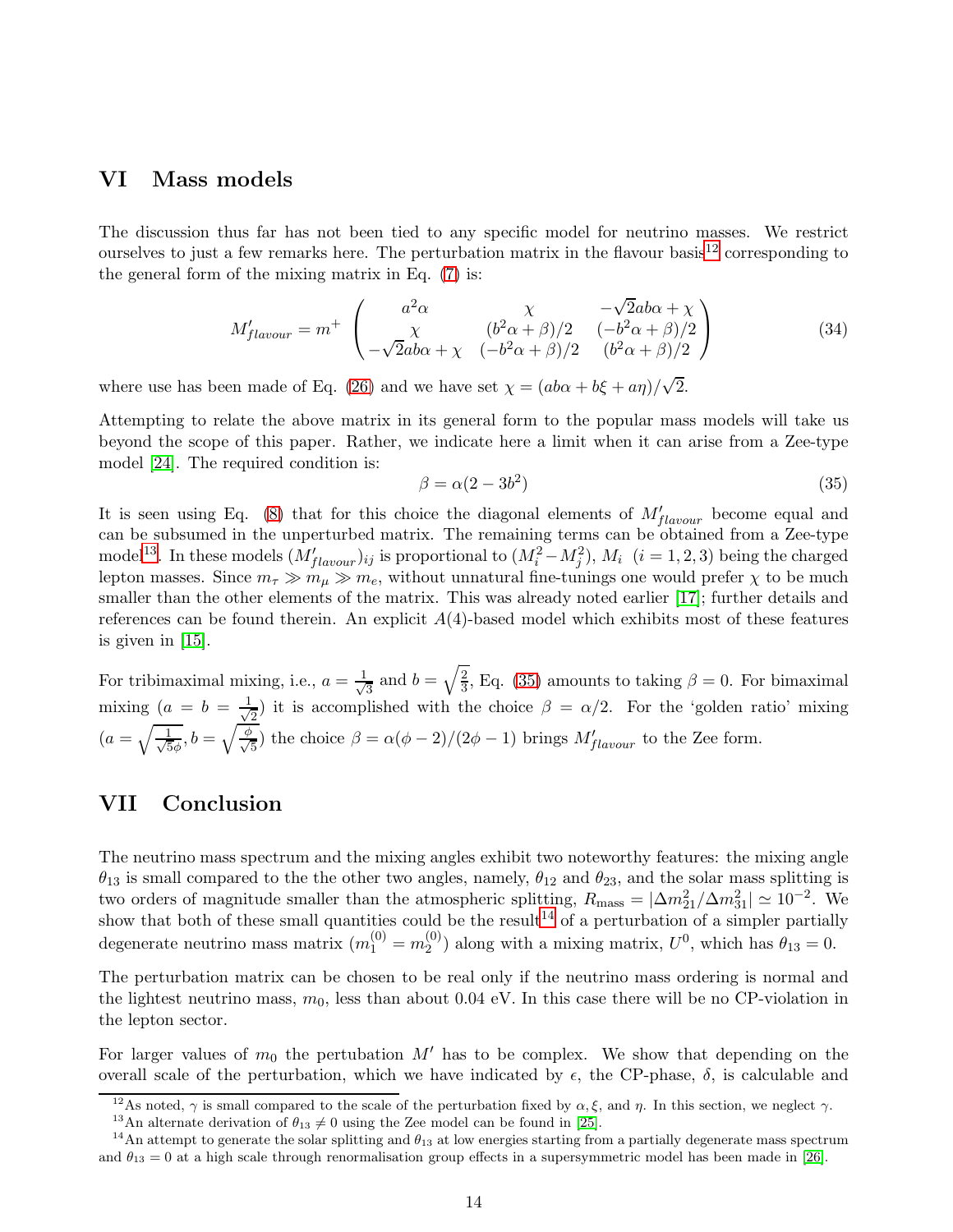could be near maximal  $(\delta = \pi/2, 3\pi/2)$  in some cases. CP-violation varies for the different popular models – e.g., tribimaximal, bimaximal, 'golden ratio', etc. It depends significantly on  $\epsilon$  – a smaller perturbation resulting in a smaller  $\delta$  – but is essentially independent of  $m_0$ . It also varies with  $\theta_{13}$  – in the tribimaximal model the current  $1\sigma$  ( $3\sigma$ ) range of  $\theta_{13}$  translates to about  $10^{\circ}$  ( $35^{\circ}$ ) variation in δ.

In this work we have taken the atmospheric mixing to be maximal  $(\theta_{23} = \pi/4)$ . The current best-fit values are in the two adjoining octants, both more than  $1\sigma$  away from maximality. We have repeated the analysis using these two best-fit values of  $\theta_{23}$ . We find that the CP-violation effects are changed by less than  $10\%$  in both cases<sup>[15](#page-14-8)</sup>.

As they stand, none of the popular mixing models are consistent with the current value of  $\theta_{12}$  at  $1\sigma$ . We ensure that for every model the perturbation takes care of this shortcoming. In passing, we also consider the possibility that in the unperturbed case  $\theta_{12} = 0$  in addition to the vanishing  $\theta_{13}$ . In such a scenario, both these angles arise from the perturbation. In this case  $\delta$  is the smallest among all models.

Neutrino mass matrices which exhibit the features of the unperturbed mass matrix are common in the literature. The perturbative contribution can arise from a subdominant loop contribution from a Zee-type model.

Acknowledgements: SP acknowledges support from CSIR, India. AR is partially funded by the Department of Science and Technology Grant No. SR/S2/JCB-14/2009.

# <span id="page-14-0"></span>References

- [1] D. A. Dwyer [Daya Bay Collaboration], Nucl. Phys. Proc. Suppl. 235-236, 30 (2013) [\[arXiv:1303.3863](http://arxiv.org/abs/1303.3863) [hep-ex]]. F. P. An et al. [DAYA-BAY Collaboration], Phys. Rev. Lett. 108, 171803 (2012) [\[arXiv:1203.1669](http://arxiv.org/abs/1203.1669) [hep-ex]].
- <span id="page-14-1"></span>[2] J. K. Ahn et al. [RENO Collaboration], Phys. Rev. Lett. 108, 191802 (2012) [\[arXiv:1204.0626](http://arxiv.org/abs/1204.0626) [hep-ex]].
- <span id="page-14-2"></span>[3] Y. Abe et al. [DOUBLE-CHOOZ Collaboration], Phys. Rev. Lett. 108, 131801 (2012) [\[arXiv:1112.6353](http://arxiv.org/abs/1112.6353) [hep-ex]]; Phys. Lett. B 723, 66 (2013) [\[arXiv:1301.2948](http://arxiv.org/abs/1301.2948) [hep-ex]].
- <span id="page-14-4"></span><span id="page-14-3"></span>[4] P. Adamson et al. [MINOS Collaboration], Phys. Rev. Lett. [\[arXiv:1301.4581](http://arxiv.org/abs/1301.4581) [hep-ex]].
- <span id="page-14-5"></span>[5] K. Abe et al. [T2K Collaboration], [arXiv:1304.0841](http://arxiv.org/abs/1304.0841) [hep-ex].
- [6] The Review of Particle Physics, K. Nakamura et al. (Particle Data Group), J. Phys. G 37, 075021 (2010).
- <span id="page-14-6"></span>[7] M. C. Gonzalez-Garcia, M. Maltoni, J. Salvado and T. Schwetz, JHEP 1212, 123 (2012) [\[arXiv:1209.3023v](http://arxiv.org/abs/1209.3023)3 [hep-ph]].
- <span id="page-14-7"></span>[8] D. V. Forero, M. Tortola and J. W. F. Valle, Phys. Rev. D 86, 073012 (2012) [\[arXiv:1205.4018](http://arxiv.org/abs/1205.4018) [hep-ph]].

<span id="page-14-8"></span><sup>&</sup>lt;sup>15</sup>Models have been proposed where the deviation of  $\theta_{23}$  from maximality is correlated with the value of  $\theta_{13}$  [\[27\]](#page-16-6).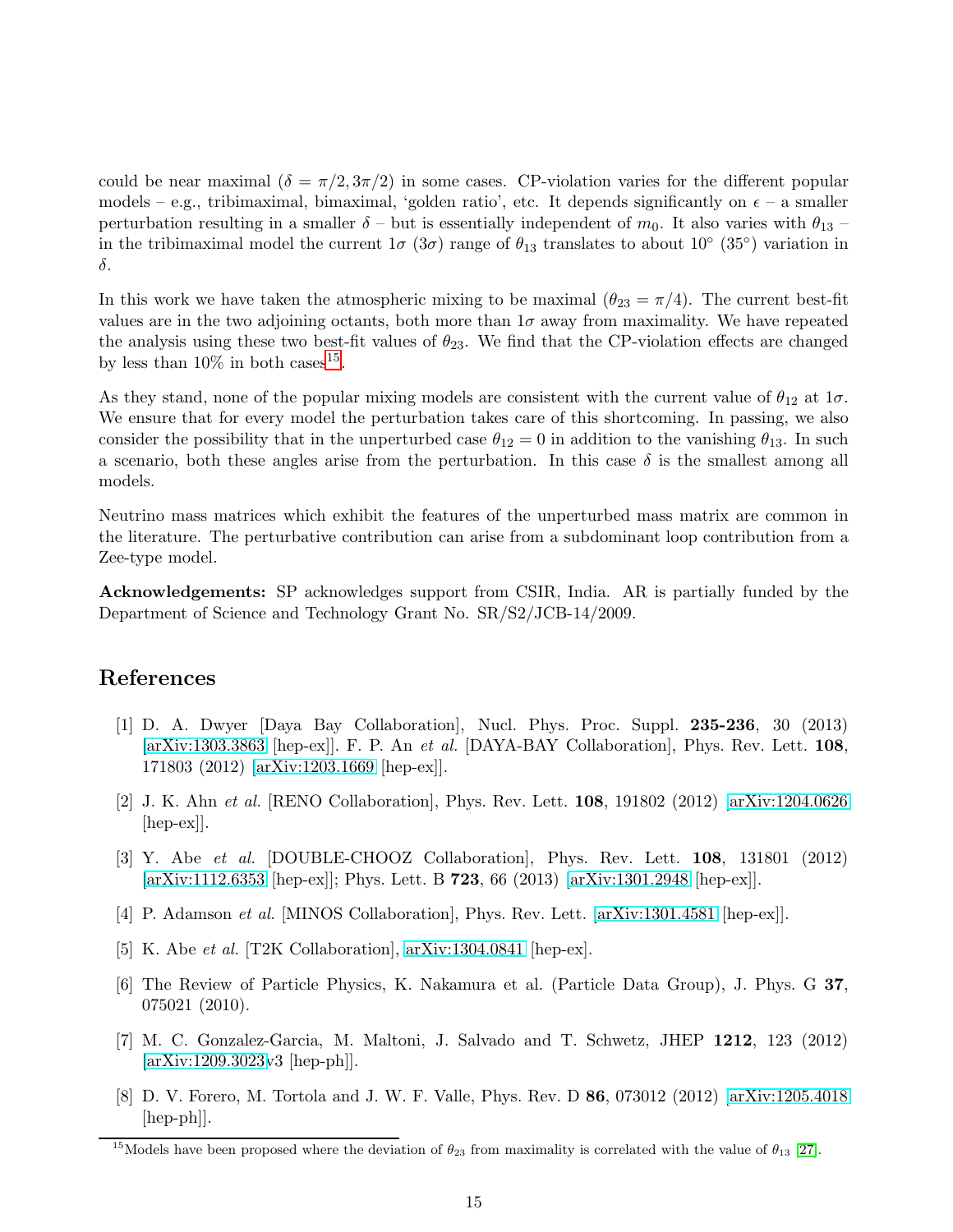- <span id="page-15-0"></span>[9] J. Liao, D. Marfatia and K. Whisnant, Phys. Rev. D 87, 013003 (2013) [\[arXiv:1205.6860](http://arxiv.org/abs/1205.6860) [hep-ph]]; S. Gupta, A. S. Joshipura and K. M. Patel, [arXiv:1301.7130](http://arxiv.org/abs/1301.7130) [hep-ph]; A. Damanik, [arXiv:1305.6900](http://arxiv.org/abs/1305.6900) [hep-ph].
- <span id="page-15-2"></span><span id="page-15-1"></span>[10] B. Grinstein and M. Trott, JHEP 1209, 005 (2012) [\[arXiv:1203.4410](http://arxiv.org/abs/1203.4410) [hep-ph]]; D. Borah and M. K. Das, Nuclear Physics B 870, 461 (2013) [\[arXiv:1210.5074](http://arxiv.org/abs/1210.5074) [hep-ph]].
- [11] D. Meloni, F. Plentinger and W. Winter, Phys. Lett. B 699, 354 (2011) [\[arXiv:1012.1618](http://arxiv.org/abs/1012.1618) [hepph]]; D. Marzocca, S. T. Petcov, A. Romanino and M. Spinrath, JHEP 1111, 009 (2011) [\[arXiv:1108.0614](http://arxiv.org/abs/1108.0614) [hep-ph]]; C. Duarah, A. Das and N. N. Singh, Phys. Lett. B 718, 147 (2012) [\[arXiv:1207.5225](http://arxiv.org/abs/1207.5225) [hep-ph]]; S. Gollu, K. N. Deepthi and R. Mohanta, [arXiv:1303.3393](http://arxiv.org/abs/1303.3393) [hep-ph].
- <span id="page-15-3"></span>[12] S. Boudjemaa and S. F. King, Phys. Rev. D 79, 033001 (2009) [\[arXiv:0808.2782](http://arxiv.org/abs/0808.2782) [hep-ph]]; S. Goswami, S. T. Petcov, S. Ray and W. Rodejohann, Phys. Rev. D 80, 053013 (2009) [\[arXiv:0907.2869](http://arxiv.org/abs/0907.2869) [hep-ph]].
- <span id="page-15-4"></span>[13] D. Aristizabal Sierra, I. de Medeiros Varzielas and E. Houet, Phys. Rev. D 87, 093009 (2013) [\[arXiv:1302.6499](http://arxiv.org/abs/1302.6499) [hep-ph]]; R. Dutta, U. Ch, A. K. Giri and N. Sahu, [arXiv:1303.3357](http://arxiv.org/abs/1303.3357) [hepph]; L. J. Hall and G. G. Ross, [arXiv:1303.6962](http://arxiv.org/abs/1303.6962) [hep-ph]; B. Adhikary, A. Ghosal and P. Roy, [arXiv:1210.5328](http://arxiv.org/abs/1210.5328) [hep-ph].
- <span id="page-15-5"></span>[14] G. Altarelli and F. Feruglio, Nucl. Phys. B 741, 215 (2006) [\[hep-ph/0512103\]](http://arxiv.org/abs/hep-ph/0512103); E. Ma and D. Wegman, Phys. Rev. Lett. 107, 061803 (2011) [\[arXiv:1106.4269](http://arxiv.org/abs/1106.4269) [hep-ph]]; S. Gupta, A. S. Joshipura and K. M. Patel, Phys. Rev. D 85, 031903 (2012) [\[arXiv:1112.6113](http://arxiv.org/abs/1112.6113) [hep-ph]]; S. Dev, R. R. Gautam and L. Singh, Phys. Lett. B 708, 284 (2012) [\[arXiv:1201.3755](http://arxiv.org/abs/1201.3755) [hep-ph]]. G. C. Branco, R. Gonzalez Felipe, F. R. Joaquim and H. Serodio, Phys. Rev. D 86, 076008 (2012) [\[arXiv:1203.2646](http://arxiv.org/abs/1203.2646) [hep-ph]]; E. Ma, Phys. Lett. B 660, 505 (2008) [\[arXiv:0709.0507](http://arxiv.org/abs/0709.0507) [hepph]]. F. Plentinger, G. Seidl and W. Winter, JHEP 0804, 077 (2008) [\[arXiv:0802.1718](http://arxiv.org/abs/0802.1718) [hepph]]; N. Haba, R. Takahashi, M. Tanimoto and K. Yoshioka, Phys. Rev. D 78, 113002 (2008) [\[arXiv:0804.4055](http://arxiv.org/abs/0804.4055) [hep-ph]]; S. -F. Ge, D. A. Dicus and W. W. Repko, Phys. Rev. Lett. 108, 041801 (2012) [\[arXiv:1108.0964](http://arxiv.org/abs/1108.0964) [hep-ph]]; T. Araki and Y. F. Li, Phys. Rev. D 85, 065016 (2012) [\[arXiv:1112.5819](http://arxiv.org/abs/1112.5819) [hep-ph]]; Z. -z. Xing, Chin. Phys. C 36, 281 (2012) [\[arXiv:1203.1672](http://arxiv.org/abs/1203.1672) [hep-ph]]; Phys. Lett. B 696, 232 (2011) [\[arXiv:1011.2954](http://arxiv.org/abs/1011.2954) [hep-ph]]; P. S. Bhupal Dev, B. Dutta, R. N. Mohapatra and M. Severson, Phys. Rev. D 86, 035002 (2012).
- <span id="page-15-6"></span>[15] B. Adhikary, B. Brahmachari, A. Ghosal, E. Ma and M. K. Parida, Phys. Lett. B 638, 345 (2006) [\[hep-ph/0603059\]](http://arxiv.org/abs/hep-ph/0603059).
- <span id="page-15-8"></span><span id="page-15-7"></span>[16] J. Heeck and W. Rodejohann, JHEP 1202, 094 (2012)
- [17] B. Brahmachari and A. Raychaudhuri, Phys. Rev. D 86, 051302 (2012) [\[arXiv:1204.5619](http://arxiv.org/abs/1204.5619) [hep $ph$ .
- <span id="page-15-9"></span>[18] Evgeny K. Akhmedov, G.C. Branco, M.N. Rebelo, Phys. Rev. Lett. 84, 3535 (2000) [\[hep-ph/9912205\]](http://arxiv.org/abs/hep-ph/9912205).
- <span id="page-15-11"></span><span id="page-15-10"></span>[19] I. Stancu and D. V. Ahluwalia, Phys. Lett. B 460, 431 (1999).
- [20] See, for example, P.F. Harrison, D.H. Perkins and W.G. Scott, Phys. Lett. B 530, 167 (2002); Z. -z. Xing, Phys. Lett. B 533, 85 (2002); X. He and A. Zee, Phys. Lett. B 560, 87 (2003).